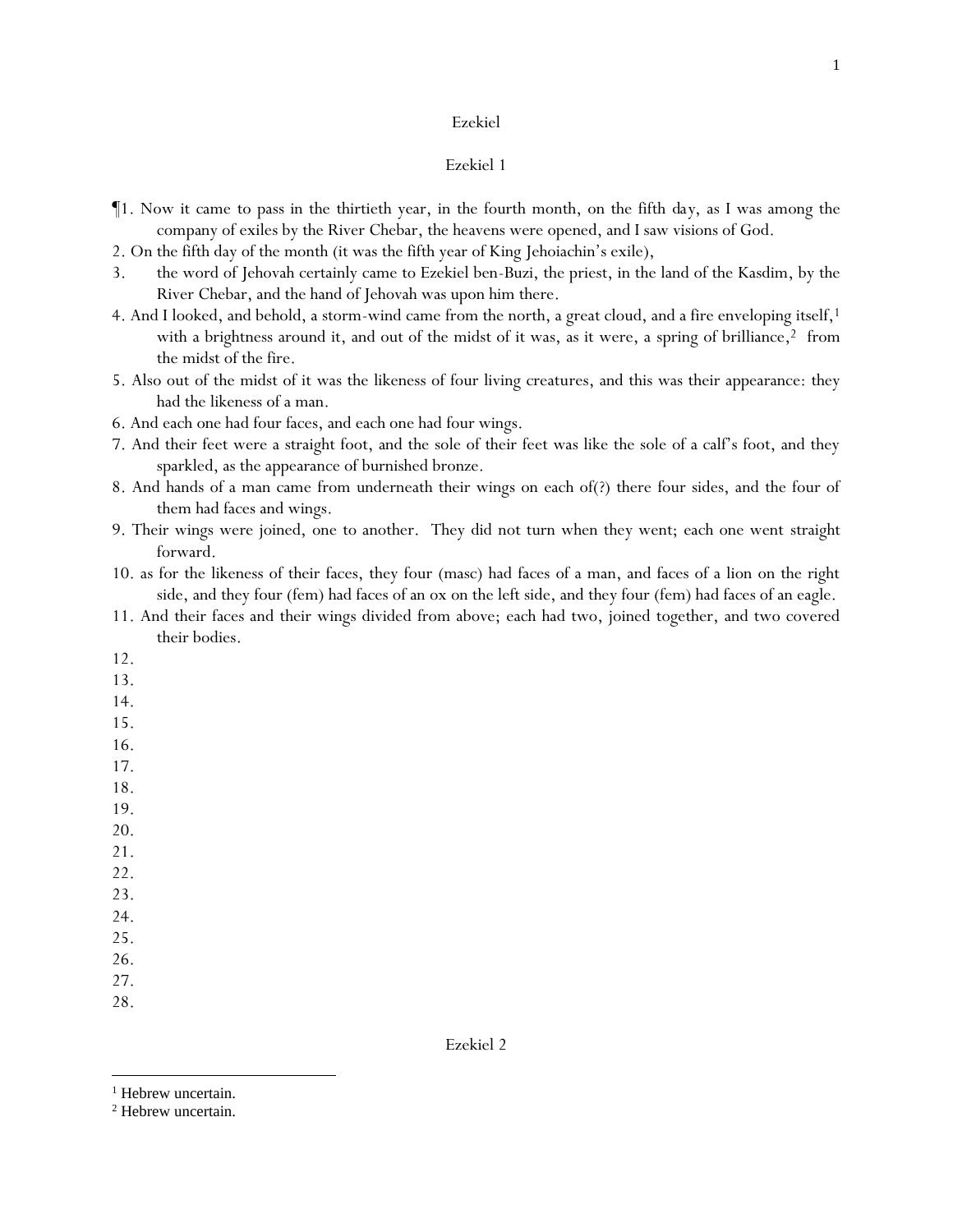- ¶1. And He said to me, "Son of man, stand to your feet, and I will speak to you."
- 2. And the spirit entered into me as He spoke to me and stood me up on my feet. And I heard Him speaking to me.
- ¶3. And He said to me, "Son of man, I am sending you to the children of Israel, to the nations, the rebels who have rebelled against me. They and their fathers have transgressed against me, to this very day.
- 4. For the children *are* stiff-necked and hard-hearted. I am sending you to them, and you will say to them, 'Thus says the Lord GOD. '
- 5. And whether they listen or whether they refuse (for they are a rebellious house), they will know that a prophet has been among them.
- ¶6. And you, son of man, do not be afraid of them and their words. Do not be afraid though briars and thorns are with you, and you dwell among scorpions. Do not be afraid of their words, nor be dismayed at their faces, though they are a rebellious house.
- 7. But speak my words to them whether they listen or whether they refuse, for they are rebellious.
- ¶8. But as for you, son of man, hear what I am saying to you! Do not be rebellious like the rebellious house. Open your mouth and eat what I give you.
- 9. And I looked, and behold, a hand was extended toward me, and behold, and a scroll was in it.
- 10. And He spread it out before me, and it had writing on front and on back. And written on it were lamentations, and mourning, and woe.

- ¶1. And He said to me, "Son of man, what you find, eat. Eat this scroll, and then go speak to the house of Israel."
- 2. And so, I opened my mouth, and He fed me the scroll.
- 3. And He said to me, "Son of man, feed your belly, and fill your bowels with this scroll that I have given you. And so I ate it, and in my mouth, it was sweet as honey.
- 4. And He said to me, "Son of man, go! Go to the house of Israel and speak my words to them.
- 5. For you are not being sent to a people of an unintelligible speech and difficult language, but to the house of Israel,
- 6. not to many nations of an unintelligible speech and a difficult language, whose words you cannot understand. Surely, if I had sent you to them, they would have heard you.
- 7. But the house of Israel will not be willing to listen to you, for they are not willing to listen to me; because the whole house of Israel are hard-headed and hard-hearted.
- 8. Behold, I have made your face strong against their faces, and your forehead strong against their foreheads.
- 9. As an adamant harder than flint have I made your forehead. Do not fear them! Do not be dismayed at their faces, though they are a rebellious house."
- 10.

11.

12.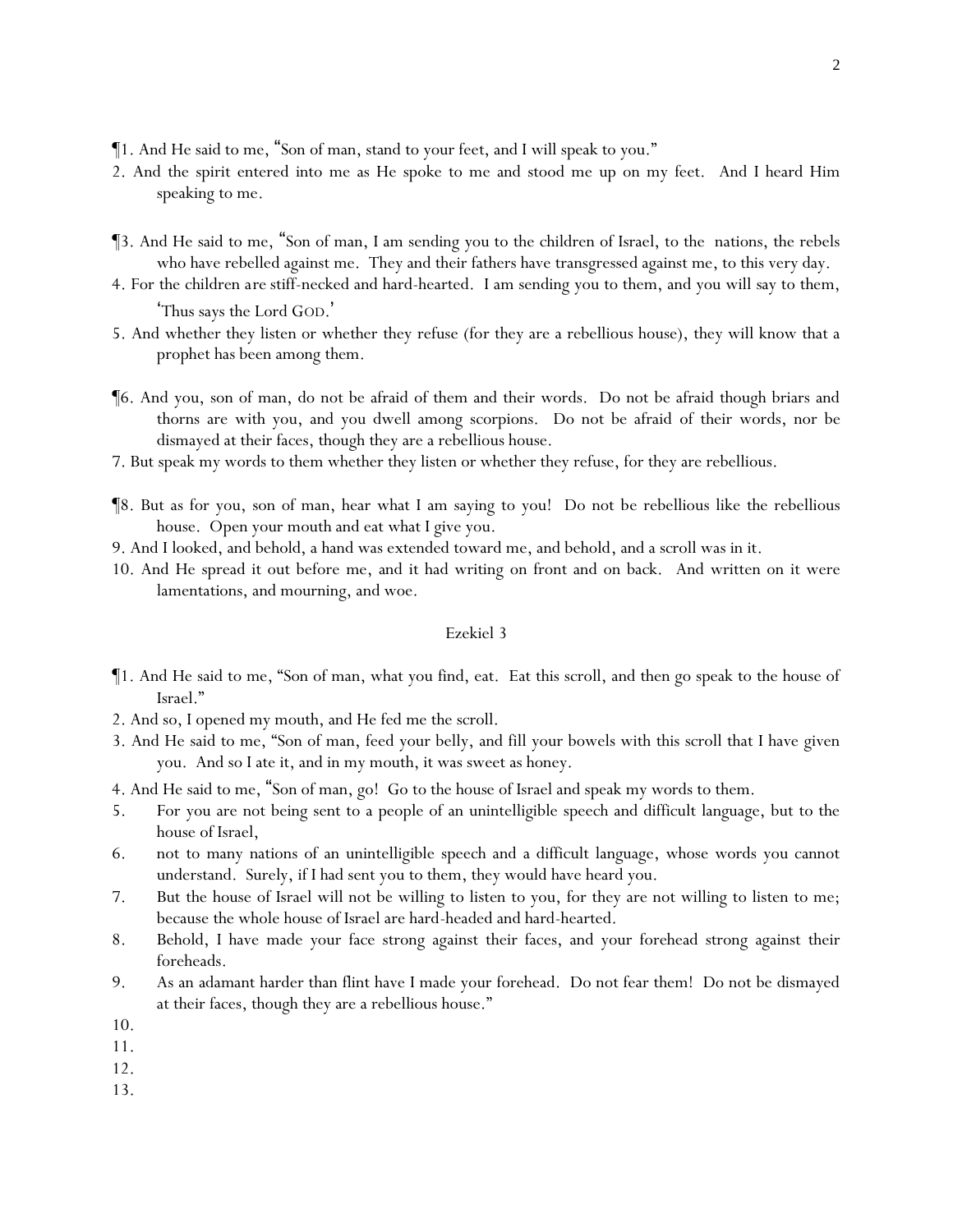- 14.
- 15.
- 16.
- 17.
- 18. When I say to the wicked, 'You will most certainly die, 'and you do not warn him, nor do you speak out to warn the wicked of his wicked way, that he might live, that wicked man will die in his iniquity, but his blood will I require from your hand.
- 19. But if you do warn the wicked, and he does not turn from his wickedness or his wicked way, he will die in his iniquity, but you will have delivered your soul.
- 20.
- 21.
- 22.
- 23.
- 24.
- 25.
- 26.
- 27.

¶1.

- 2.
- 3.
- 4.
- 5.
- 6. 7.
- 8.
- 9.
- 10. "Your food, which you will eat, *shall be* by weight twenty shekels each day. From time to time, you will eat it.
- 11. And you will drink water by measure one-sixth of a hin *each day*. From time to time, you will drink.
- 12. And you will eat it *as*a cake of barley; before their eyes, you will bake it, using human dung."
- 13. And the LORD said, "Thus will the children of Israel eat their polluted bread among the nations where I will banish them."
- 14. Then I said, "Ah! Jehovah, my Master! Behold, my soul has not been defiled! I have not eaten of a carcass that died *of itself* or an animal torn a *by wild beast*! From my youth until now, no unclean flesh has come into my mouth!"
- 15. Then He said to me, "Very well. I give you cow dung instead of human dung; and you will make your bread with that."

16.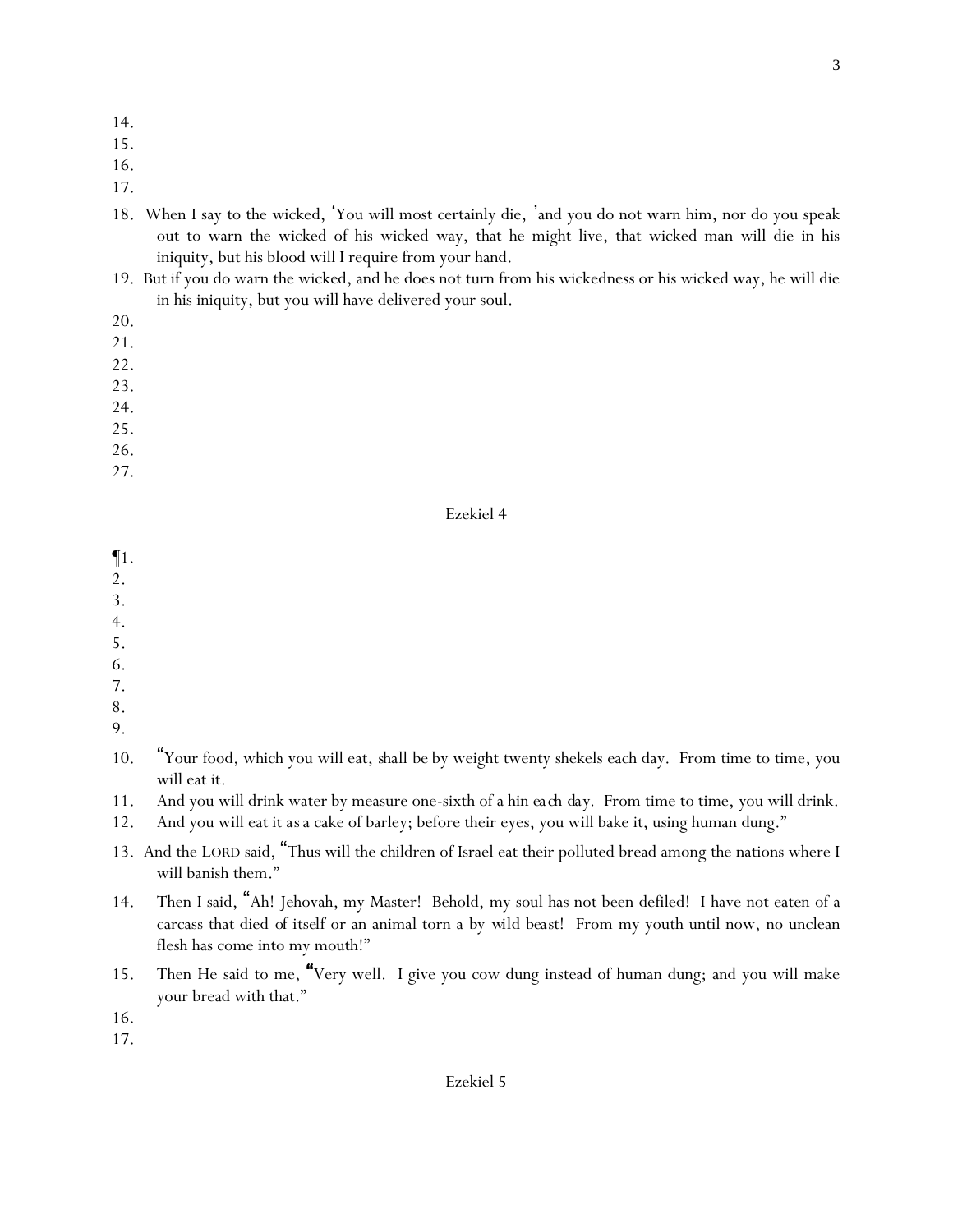¶1.

- 2.
- 3.
- 4.
- 5.
- 6.
- 7.
- 8. 9.
- 10.
- 11.
- 12.
- 13.
- 14.
- 15.
- 16.
- 17.

## Ezekiel 6

- ¶1.
- 2.
- 3.
- 4.
- 5.
- 6.
- 7.
- 8. But I will allow some of *y*ou to live, escapees from the sword of the Gentiles, while you are dispersed among the countries.
- 9. And those of *y*ou who escape will remember me among the nations where they are taken captive, how I was crushed by their whorish heart that turned away from me and by their wanton eyes *that followed* after their idols. And they will loathe themselves because of the evils that they did, and for all their abominations.

10. And they shall know that I, Jehovah, did not say in vain that I would bring this evil upon them.

- 11.
- 12.
- 13.
- 14.

- ¶1.
- 2.
- 3.
- 4.
- 5.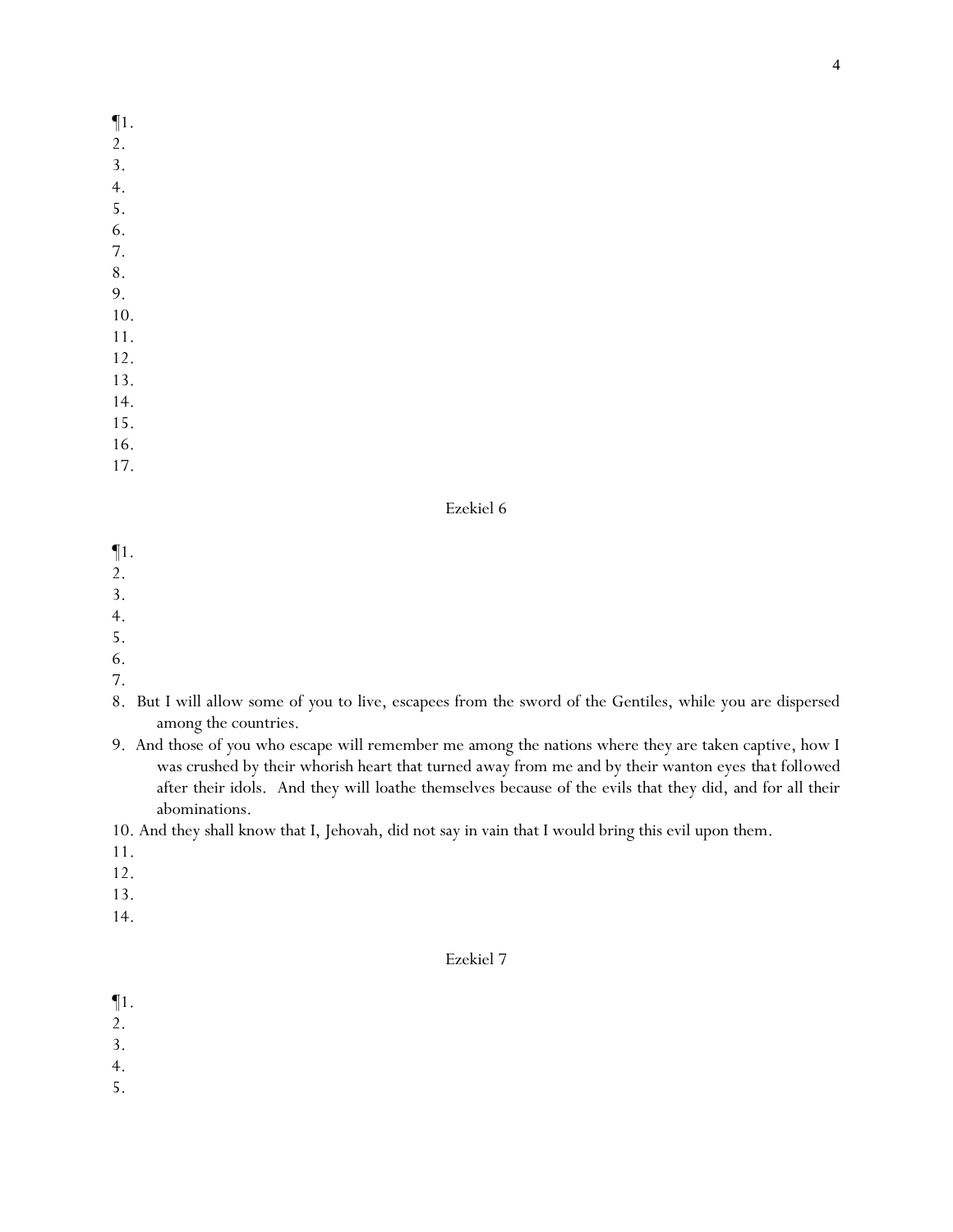- 6.
- 7. 8.
- 9.
- 10.
- 11.
- 12.
- 13.
- 14.
- 15.
- 16.
- 17. 18.
- 19.
- 20.
- 21.
- 22.
- 23.
- 24.
- 25.
- 26. calamity upon calamity will come
- 27.

- ¶1.
- 2.
- 3.
- 4.
- 5.
- 6.
- 7. 8.
- 9.
- 10.
- 11.
- 12.
- 13.
- 14.
- 15.
- 16.
- 17.
- 18.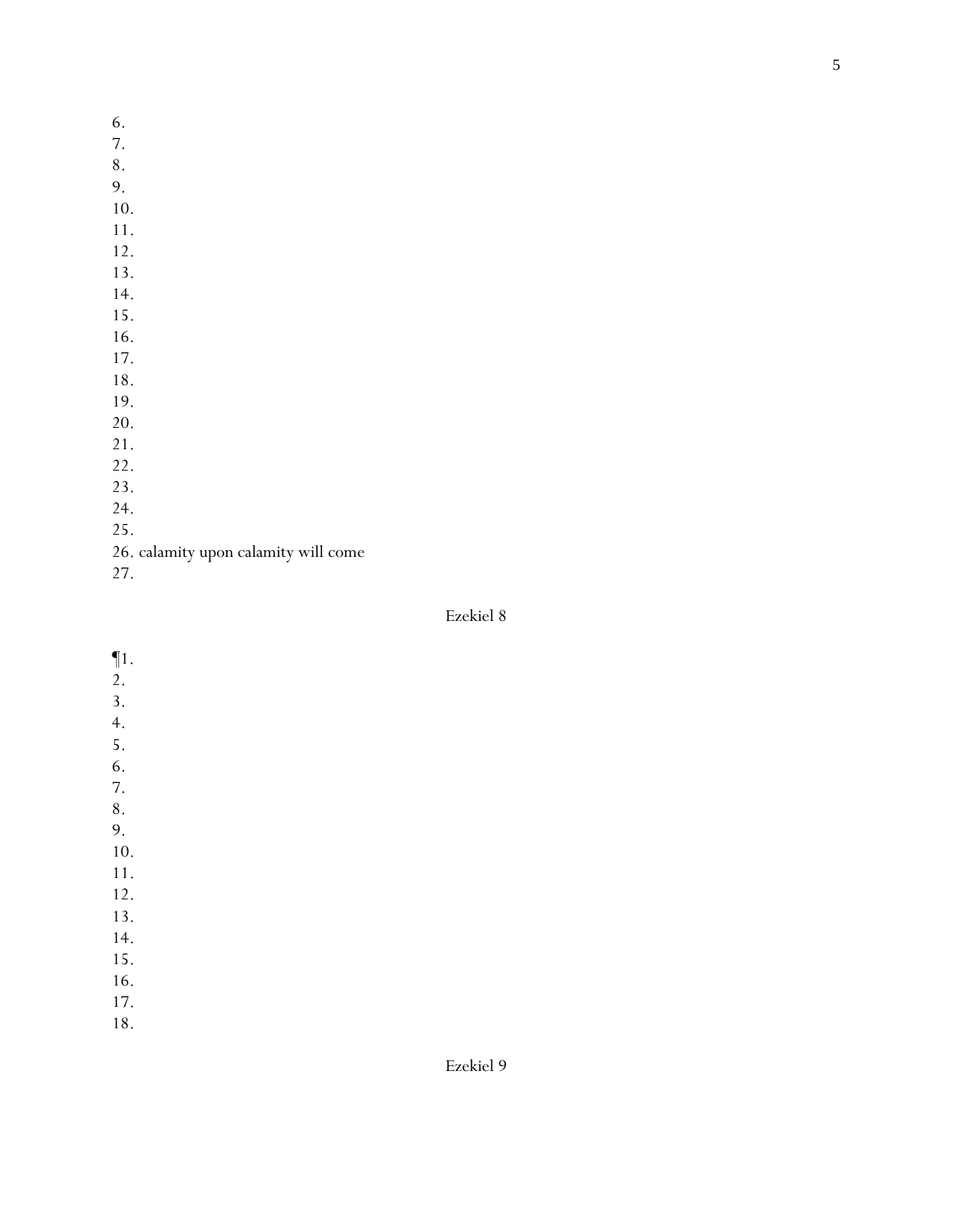- ¶1. And a loud voice cried out in my hearing, saying, "Bring near the overseers of the city, each with his destroying weapon in his hand!"
- 2.
- 3.
- 4.
- 5.
- 6.
- 7.
- 8.
- 9.
- 10.
- 11.

- ¶1.
- 2.
- 3.
- 4.
- 5.
- 6.
- 7.
- 8.
- 9.
- 10.
- 11. 12.
- 13.
- 14.
- 15.
- 16.
- 17.
- 18.
- 19.
- 20.
- 21.
- 22.

- ¶1.
- 2.
- 3.
- 4.
- 5.
- 6.
-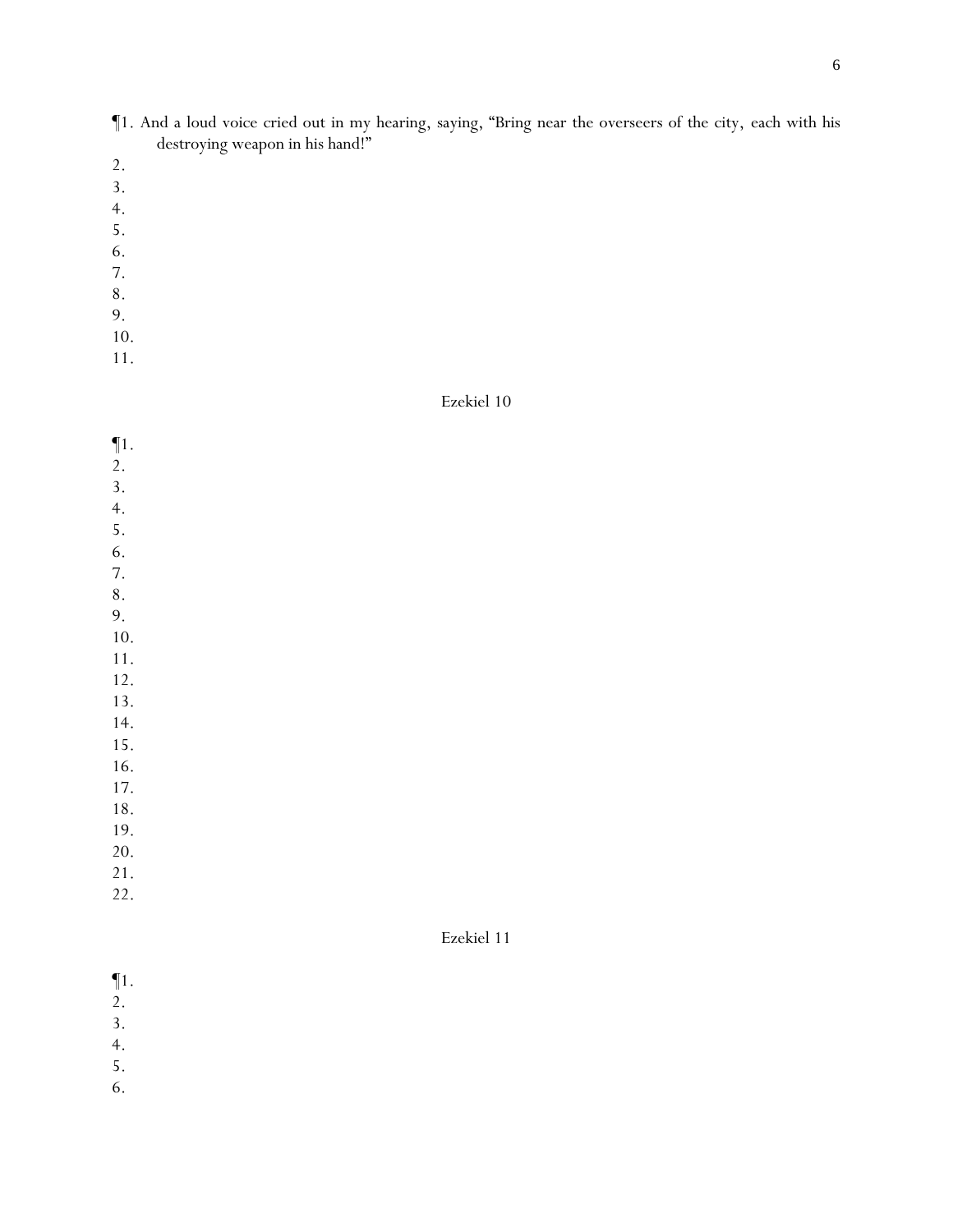- 7.
- 8.
- 9.
- 10.
- 11.
- 12.
- 13.
- 14.
- 15.
- 16.

17. Therefore say, "Thus says the Lord GOD: I will also gather *y*ou from the nations, and I will assemble *y*ou from the countries in which *y*ou were scattered, and I will give *y*ou the land of Israel."

18. And when they arrive, they will take away from *the land* all its detested things and all its abominations.

- 19. And I will give them one heart, and I will put a new spirit within *y*ou, and I will take away the stony heart from their flesh, and I will give them a heart of flesh
- 20. so that they may walk in my statutes, and keep my judgments and do them, and they will be my people, and I will be their God.
- 21.
- 22.
- 23.
- 24.
- 25.

## Ezekiel 12

- ¶1.
- 2.
- 3.
- 4.
- 5.
- 6.
- 7. 8.
- 9.
- 10.
- 11.
- 12.
- 13.
- 14.
- 15. And they shall know that I am Jehovah when I disperse them among the Gentiles and scatter them among countries.
- 16. And I will cause a few of their men to escape from the sword, from famine, and from pestilence, so that they may declare among the Gentiles where they go all their abominations. And they shall know I am Jehovah.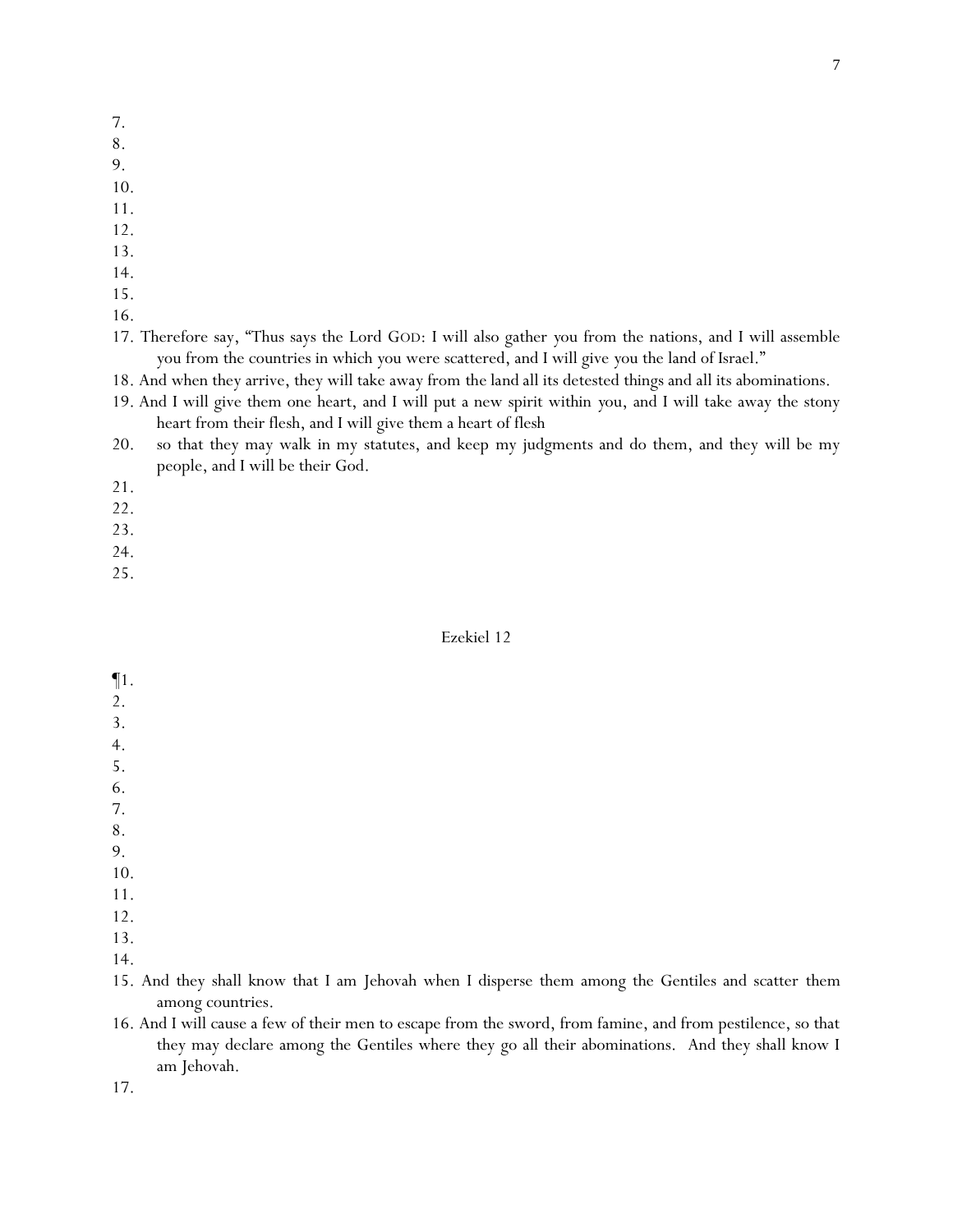- 18.
- 19.
- 20.
- 21.
- 22.
- 23.
- 24.
- 25.
- 26. 27.
- 28.

Ezekiel 13

- ¶1.
- 2.
- 3.
- 4.
- 5.
- 6.
- 7. 8.
- 9.
- 10.
- 11.
- 12.
- 13.
- 14.
- 15.
- 16.
- 17.
- 18.
- 19.
- 20.
- 21.
- 22.
- 23.

- ¶1.
- 2.
- 3.
- 4.
- 5.
- 6.
-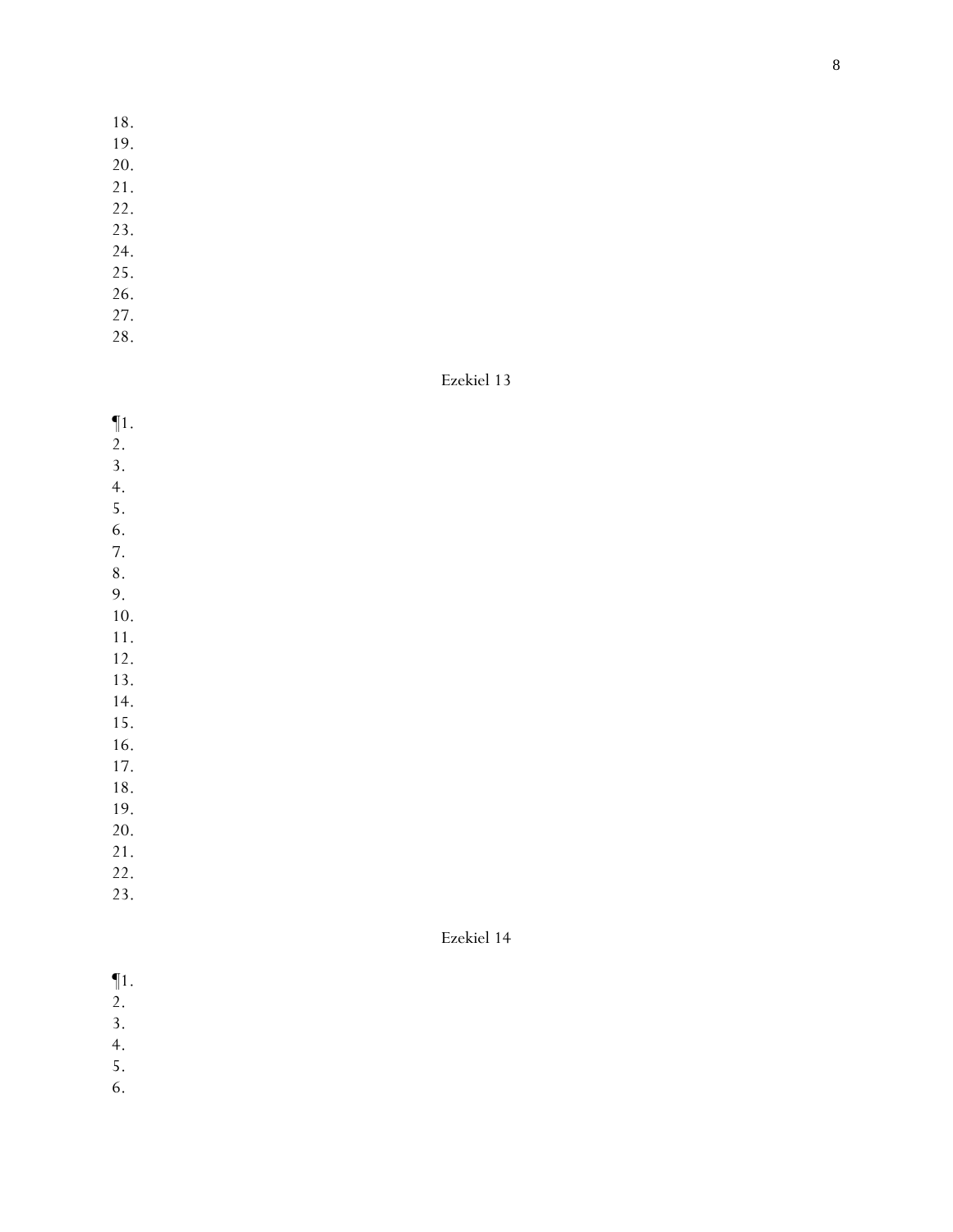- 7.
- 8. 9.
- 10.
- 11.
- 12.
- 13.
- 14.
- 15.
- 16.
- 17.
- 18.
- 19.
- 20.
- 21. 22.
- 23.

- ¶1.
- 2.
- 3.
- 4.
- 5.
- 6.
- 7. 8.

- Ezekiel 16
- ¶1. And the word of Jehovah came to me, saying,
- 2. "Son of man, make Jerusalem to know her abominations,
- 3. and say, 'Thus says the Lord GOD to Jerusalem: "Your origin and your birth are of the land of the Canaanites. Your father was an Amorite and your mother was a Hittite.
- 4. As for your relatives, on the day you were born, your cord was not cut, nor were you washed with water to clean you up, nor were you rubbed at all with salt, nor were you even swaddled.
- 5. No eye took pity on you to do any of these things for you out of compassion for you, but you were tossed out into an open field because you were abhorred on the day you were born.
- 6. And when I passed by you and saw you squirming in your blood, I said to you *still* in your blood "Live!" Yes, I said to you in your blood, "Live!"
- 7. I made you flourish like a plant of the field, and you grew and became great, and you came into full adornment. Your breasts were formed, and your hair was long, and yet, you were naked and bare.
- 8. I passed by you again and looked at you, and behold, it was your time of love. And I spread my garment over you and covered your nakedness, and I swore to you and entered into covenant with you, says the Lord, Jehovah, and you became mine.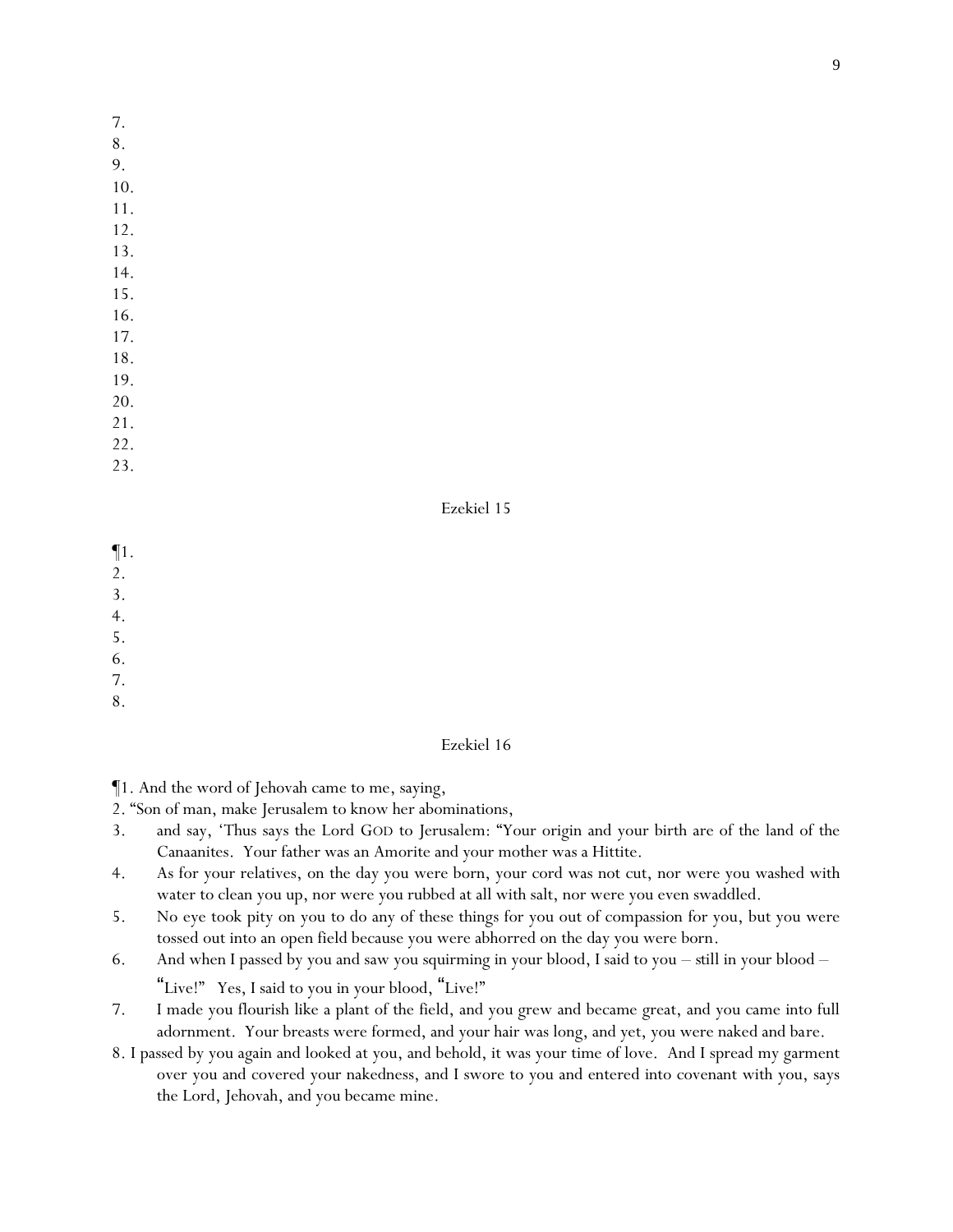- 9.
- 10.
- 11.
- 12.
- 13.
- 14. And your fame went out among the Gentiles because of your beauty, for it was perfect through my splendor which I had bestowed upon you, declares the Lord, Jehovah.
- 15. But you trusted in your beauty, and you played the whore because of your fame, and you poured out your fornication on anyone passing by; his it was.
- 16. And you took some of your garments and made for yourself colorful high places, and you committed whoredom on them – which things have not been, nor shall be.
- 17. And you took your beautiful objects made from my gold and from my silver which I had given you, and you made for yourself male images, and you committed whoredom with them.
- 18. And you took your colorfully woven garments and clothed them, and you offered my oil and my incense before them,
- 19. and my bread which I gave you fine flour, and oil, and honey with which I fed you and offered it before them for a placating aroma; and so it is, declares the Lord, Jehovah.
- 20. Moreover, you took your sons and your daughters, whom you had borne to me, and these you sacrificed to them, to be eaten! Was your fornication a small thing,
- 21. that you slaughtered my children and gave them up, making them to pass over *the fire* for them?
- 22. And in all your abominations and whoredoms, you did not remember the days of your youth when you were naked and bare, squirming in your blood.
- 23. And it came to pass, after all your wickedness Woe! Woe to you, declares the Lord, Jehovah! –
- 24. that you built for yourself an arched place and you made for yourself a high place in every open square;
- 25. at the head of every street, you built your high place, and you abhorred your beauty, and you spread your feet for anyone passing by, and multiplied your whoredoms.
- 26. And you played the harlot with the children of Egypt, your neighbors, great of flesh, and multiplied your whoredoms to provoke me to anger.
- 27. So then, behold! I stretched out my hand against you, and I diminished your portion, and I gave you over to the desire of those who hate you, the daughters of the Philistines who are ashamed of your lewd way.
- 28. And not yet satisfied, you played the whore with the children of Assyria, and even when you played the whore with them, you were not satisfied,
- 29. and so, you multiplied your whoredom to the land of merchants, Chaldea, and even with this, you were not satisfied!
- 30. How weakened is your heart, declares the Lord, Jehovah, seeing you do all these things, the work of a brazen whore,
- 31. building your arched place at the head of every street, and making your high place in every open square. Yet, you were unlike a prostitute in that you scoffed at payment.
- 32. You adulterous woman, who takes strangers instead of her Husband!
- 33. Men give a gift to all harlots. But you! You have given gifts to all your lovers, and have bribed them with your whoredoms to come to you from every direction!
- 34. So, with you in your whoredoms, it is different from *other* women. No one caused you to play the harlot, but you give payment, and no payment is given you. Therefore, you are different.
- 35.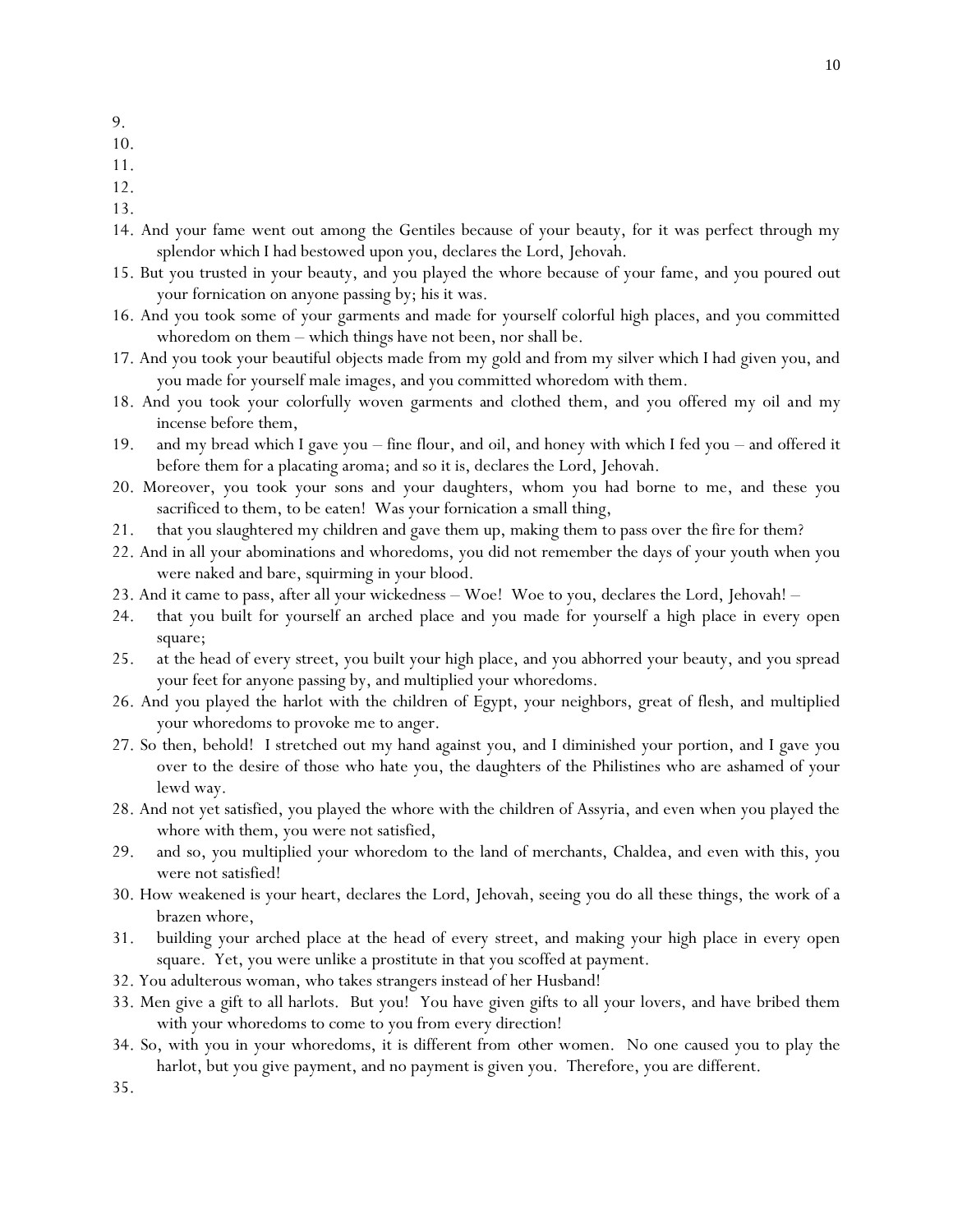- 37. Therefore, watch me as I assemble all of your lovers with whom you have taken pleasure, all whom you have loved with all whom you have hated. I will gather them against you from every side, and I will expose your nakedness to them, and they will see all your nakedness.
- 38. And I will judge you with the judgments of women who commit adultery and murder; and I will bring on you the blood of fury and jealousy.
- 39. And I will give you into their hand, and they will tear down your eminent place, and they will pull down your high place, and they will strip you of your clothes, and take away your lovely things, and they will cast you aside, naked and bare.
- 40. And they will bring up a company against you, and stone you with stones, and cut you down with their swords.
- 41.
- 42.
- 43.
- 44.
- 45.
- 46.
- 47.
- 48. 49.
- 50.
- 51.
- 52.
- 53.
- 54.
- 55.
- 56.
- 57.

58. You must bear your wickedness and your abominations, says Jehovah.

- ¶59. For thus says the Lord, Jehovah:" I will certainly do to you as you have done, who have despised the oath and broken the covenant.
- 60. Yet, I will remember my covenant with you in the days of your youth, and I will establish with you an everlasting covenant.
- 61. Then, you will call to mind your ways and be ashamed when I take away your sisters, both the older and the younger, and give them to you for daughters, but not by your covenant,
- 62. and I will establish my covenant with you, and you shall know that I am Jehovah,
- 63. so that you will remember and be ashamed, and never open your mouth again because of your disgrace, when I am pacified concerning you for all that you have done, says the Lord, Jehovah.

- ¶1.
- 2.
- 3.
- 4.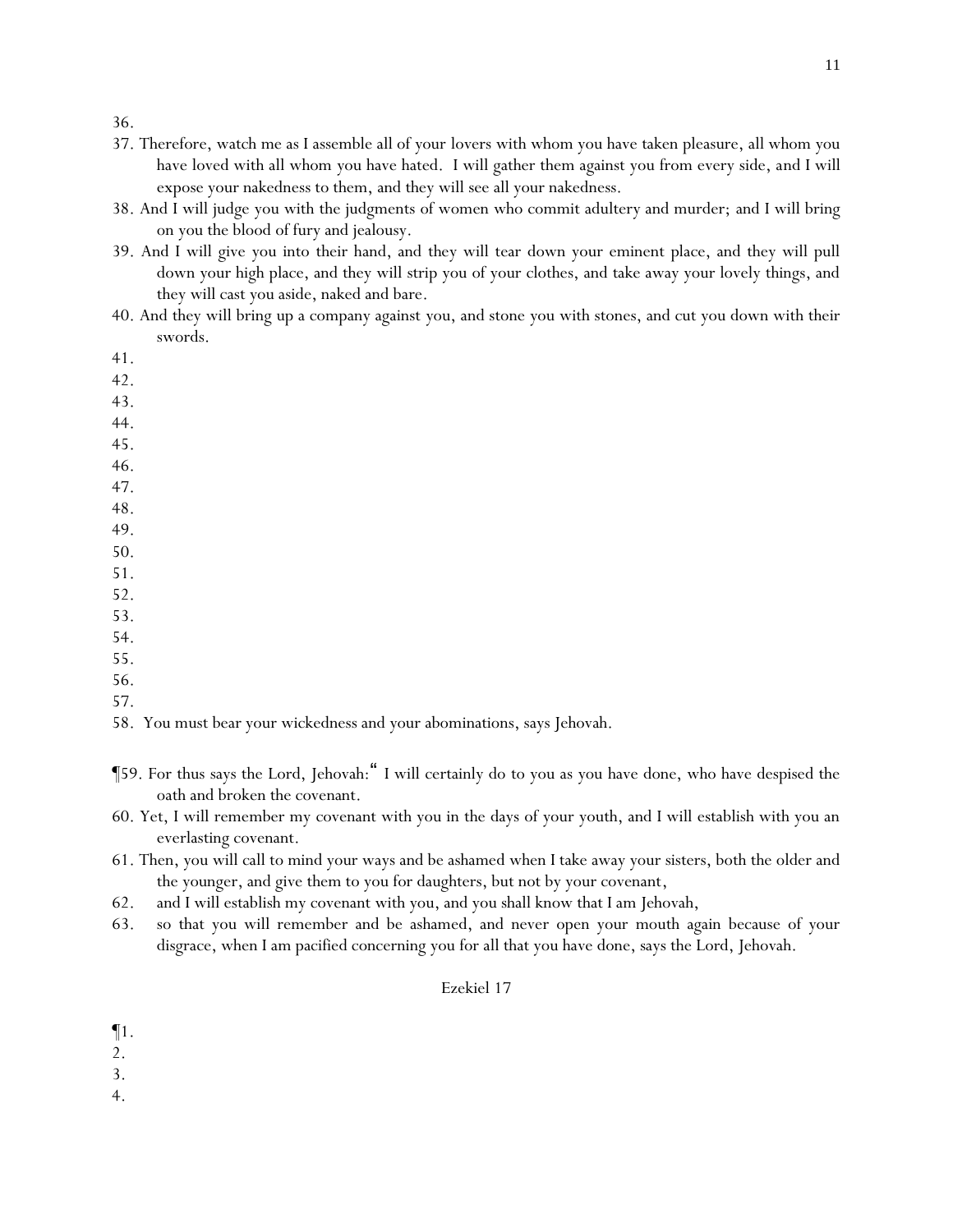- 5.
- 6.
- 7.
- 8. 9.
- 10.
- 11.
- 12.
- 13.
- 14.
- 15.
- 16.
- 19.
- 20.
- 21.
- 22.
- 23.
- 24.

- ¶1.
- 2.
- 3.
- 4.
- 5.
- 6.
- 7.
- 8.
- 9.
- 10.
- 11.
- 12.
- 13.
- 14.
- 15.
- 16.
- 17.
- 18. 19.
- 20. The soul that sins, it shall die. A son shall not bear the iniquity of a father, and a father shall not bear the iniquity of his son. The righteousness of the righteous shall be upon him, and the wickedness of the wicked shall be upon him.
- 21. Moreover, the wicked man who turns from all his sin that he has done, and keeps all my statutes, and does what is just and right, shall live; he shall not die.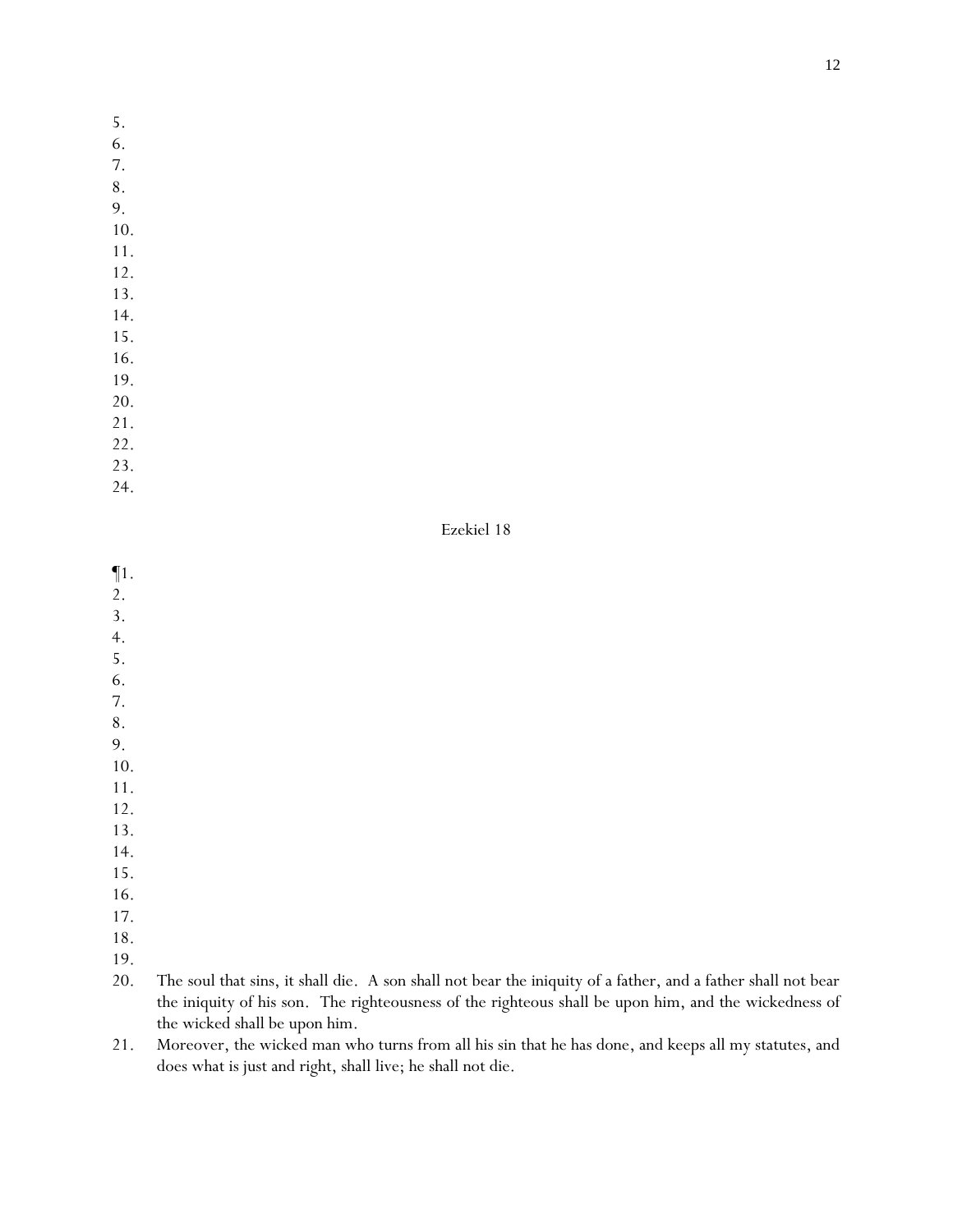- 22. None of his transgressions which he committed will be remembered against him. He shall live because of his righteousness which he has done.
- 23. Do I take any pleasure in the death of a wicked man, says the Lord Jehovah, and not rather in his repentance from his own ways, so that he live?
- 24. Furthermore, if a righteous man turns from his righteousness and does wrong, doing according to any of the abominations that a wicked man will do, shall he live? None of his righteousness that he has done will be remembered because of his treachery which he has committed and because of his sin which he has sinned. He shall die in them!
- 25. But *y*ou say, "The way of the Lord is not equal." Hear, then, O house of Israel! Is my way not equal? Are not *y*our ways unjust?"
- 26.
- 27.
- 28.
- 29.
- 30.
- 31.
- 32.

- ¶1. 2. 3. 4. 5. 6. 7. 8. 9. 10. 11. 12. 13.
- 14.

- ¶1.
- 2.
- 3.
- 4.
- 5.
- 6.
- 7.
- 8.
- 9.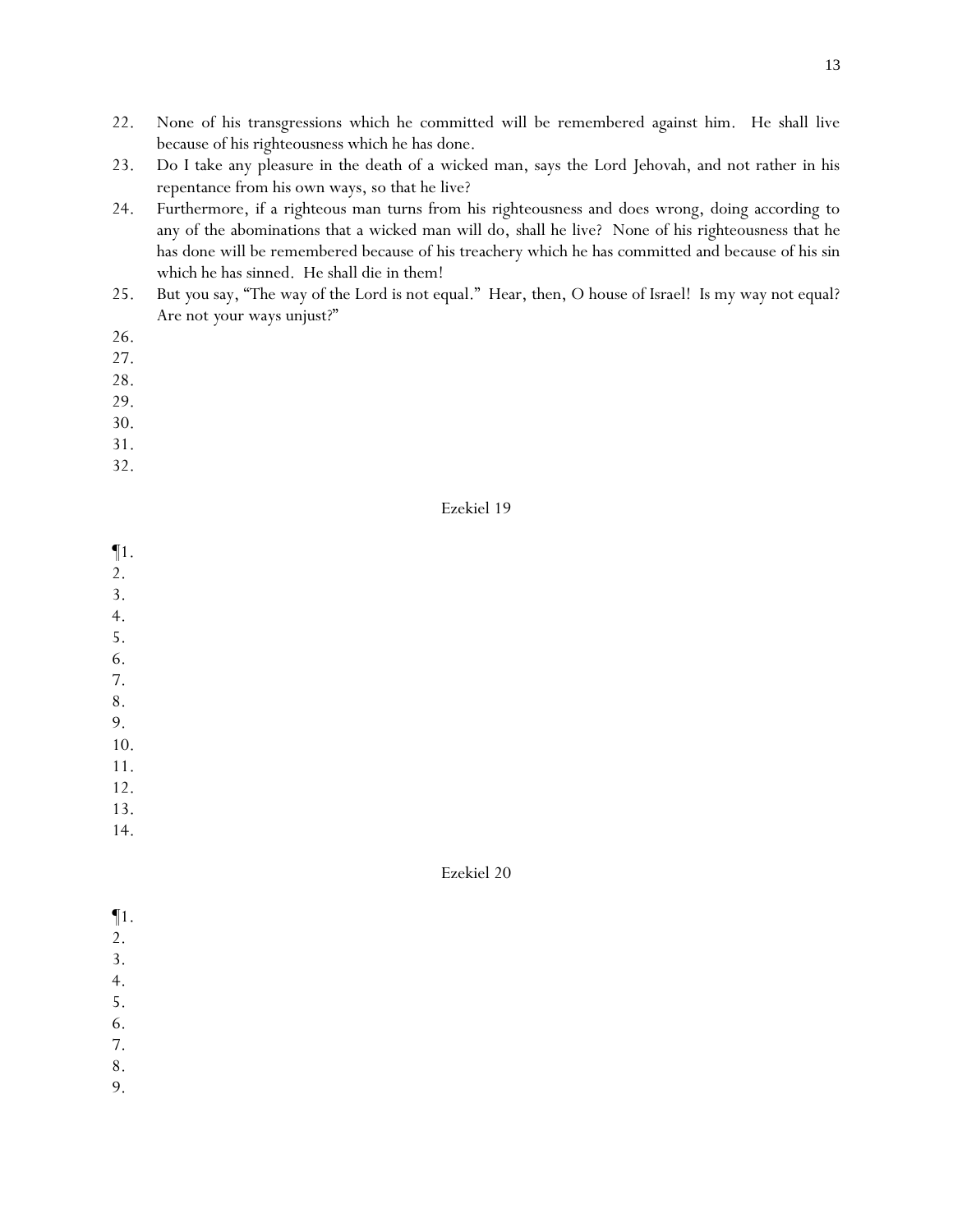- 11. And I gave them my statutes and made known to them my judgments, which if a man does, he shall have life by them.
	- . . .
- 13. But the house of Israel rebelled against me in the wilderness. They did not observe my statutes and they refused my judgments, which if a man does, he shall have life by them. And they greatly polluted my sabbaths, and I said I would pour out my wrath on them in the wilderness to make an end of them.
- 14.
- 15.
- 16.
- 17.
- 18. 19.
- 20.
- 21.
- 22.
- 23. Moreover, I swore to them in the wilderness that I would scatter them among the Gentiles and disperse them among the nations
- 24. because they did not execute my judgments, but rejected my statutes, and polluted my sabbaths, and their eyes followed after their fathers' idols.
- 25. So, I also gave them statutes that were not good and judgments by which they could not have life.
- 26. And I defiled them with their own gifts because they made all the firstborn pass through *the fire*, to make them desolate so that they might know that I am Jehovah.
- 27.
- 28.
- 29.
- 30.
- 31.
- 32. Moreover, what has come up in *y*our mind will never happen! For *y*ou think, "We will be like the Gentiles, like the families of the nations, to be ministers of wood and stone."
- 33. As I live, says the Lord GOD, *I will damn myself* if<sup>3</sup> I will not be King over *y*ou with a strong hand, and outstretched arm, and poured-out wrath!
- 34. And I will bring *y*ou out from the nations and gather *y*ou out of the countries where *y*ou have been scattered, with a strong hand and outstretched arm and poured-out wrath!
- 35. And I will bring *y*ou to the wilderness of the nations, and there will I enter into judgment with *y*ou, face to face.
- 36. As I judged *y*our fathers in the wilderness of the land of Egypt, so will I judge *y*ou, says the Lord GOD.
- 37. And I will cause *y*ou to pass under the rod, and then bring *y*ou into the bond of the covenant.
- 38. I also will purge from among *y*ou the rebels and those who transgress against me. And I will cause them to come out of the country where they are strangers. But it will not enter into the land of Israel. And *y*ou shall know that I am Jehovah.

<sup>39.</sup>

<sup>&</sup>lt;sup>3</sup> Literally, " $-$  if I will not be King..." The curse intended with this oath is so unthinkable  $-$  God's death and damnation – that it is not even uttered.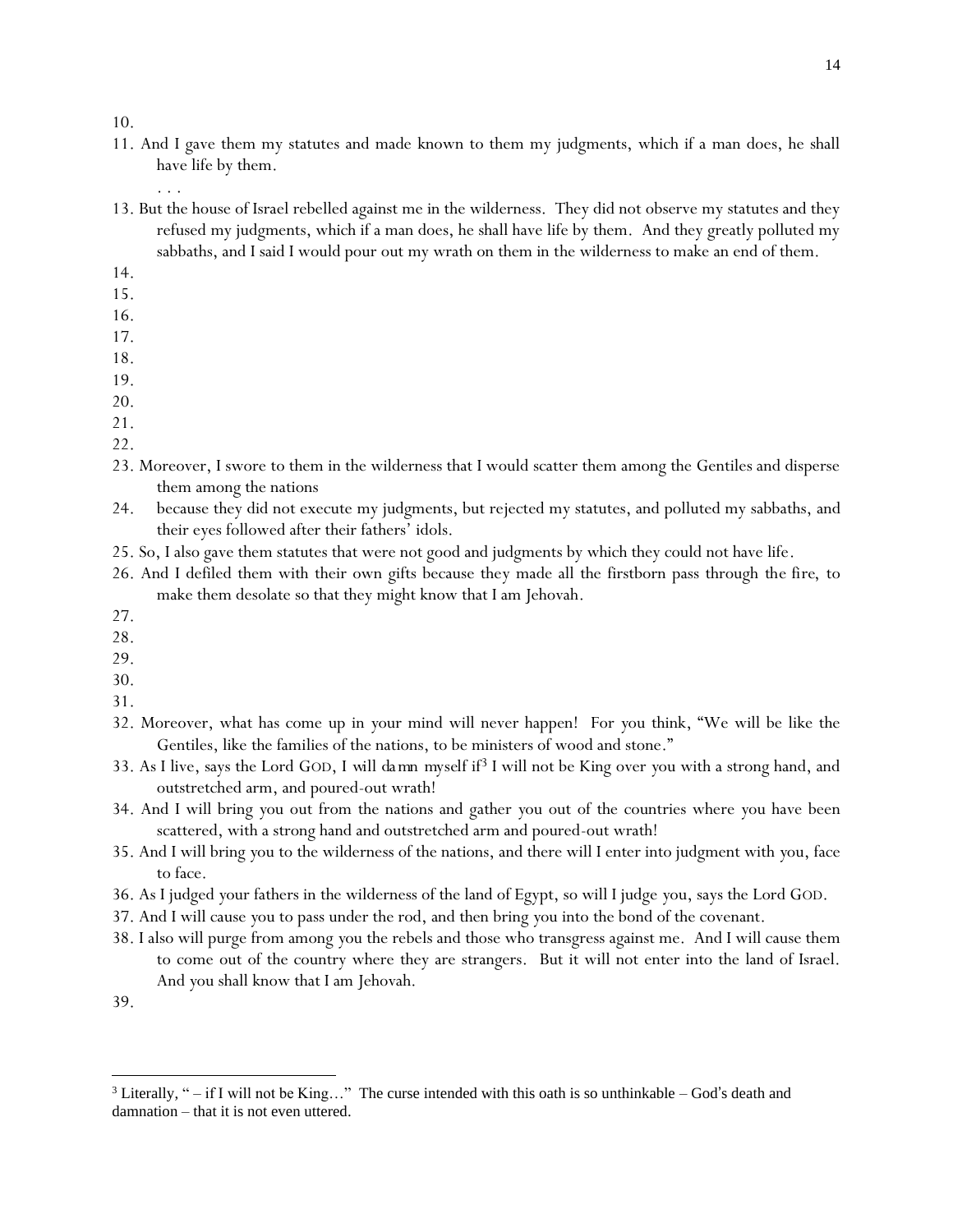- 40. "For on my holy mountain, on the mountain height of Israel," says the Lord GOD, "there, the house of Israel will serve me, all who are in the land. There, I will accept them, and there, I will require *y*our offerings, and *y*our gifts of first-fruits, with all *y*our holy things.
- 41.
- 42.
- 43.
- 44.
- ¶45. And behold, the word of Jehovah came to me, saying,
- 46. Son of man! Set your face toward the road to Teman, and drop a word toward the south, and prophesy toward the forested field of the Negev.
- 47. And say to the forest of the Negev, "Thus says the Lord GOD, Watch me! I am going to kindle a fire in you, and it will consume every green tree and every dry tree that is in you. The raging flame shall not be quenched, and all people from south to north will be scorched by it."

48. And all flesh will understand that I, Jehovah, kindled it. It shall not be quenched!"

49.

#### Ezekiel 21

- 1.
- $\mathcal{L}$
- 3.
- 4.
- 5. And all flesh will know that I, Jehovah, have drawn my sword out of its sheath. It will not return *to it* again.

¶6. And you, son of man, groan with a broken heart! Groan bitterly before their eyes!

7. And it shall come to pass when they say to you, "Why are you groaning?" that you will say, "Because of the news that has come!" And every heart will melt, and all hands will grow feeble, and every spirit will faint, and all knees will grow weak as water. Behold! It is coming, and it will come to pass, says the Lord Jehovah.

¶8. And the word of Jehovah came to me, saying,

- 9. Son of man, prophesy, and say, "Thus says the Lord!" Say, "A sword! A sword is sharpened and it has also been polished!"
- 10. It is sharpened to make a great slaughter. It is polished so that it will flash like lightning. Should we rejoice? *The sword* despises every tree, the tribe of my son,
- 11. though he ordained it to be polished, to be held in the hand. This sword is sharpened, and it is polished to be put into the hand of the slayer.
- 12. Cry out and howl, O son of man, for it is upon my people! It is upon all the princes of Israel; they are thrown to the sword. They are my people! Therefore beat on *your* thigh!
- 13. *It is* for testing, but what if it also despises the tribe? It shall be no more, says the Lord Jehovah.
- ¶14. As for you, son of man, prophesy, and strike your hands together! And let the sword strike twice! Three times! It is a sword for the polluted people, the sword of a mortally wounded mighty man, that surrounds them.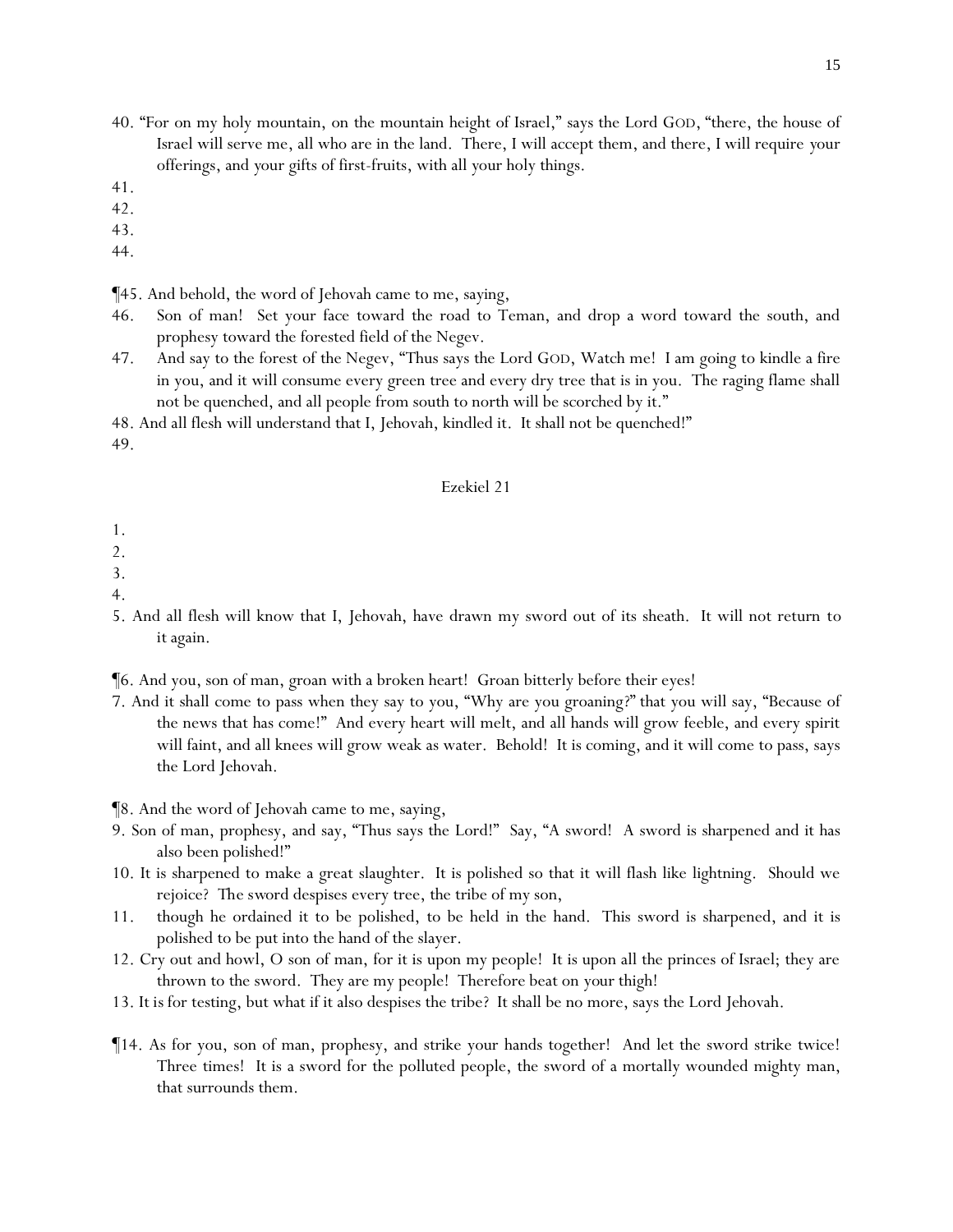- 15. I have set the point<sup>4</sup> of a sword against all their gates, that their heart may melt and their ruins be multiplied. Ah! It is being made to glitter – it is grasped for slaughter.
- 16. Be ready, *O sword*! Set up, right or left, wherever you are assigned.
- 17. And I also will strike my hands together, and I will satisfy my anger. I, Jehovah have spoken!

¶18. And the word of the LORD came to me saying,

- 19. As for you, son of man, you appoint two ways for the sword of the king of Babylon to come; both will start out from the same location. And you erect a sign; erect it at the head of the way to the city.
- 20. You will appoint a way for the sword to come to Rabba, the sons of Ammon, and to Judah, to fortified Jerusalem.
- 21. For the King of Babylon stood at the fork in the road, at the head of the two ways, to use divination. He shook the arrows; he consulted the teraphim; he looked in the liver.
- 22. In his right hand was the divination of Jerusalem, to set up battering rams to make an opening for slaughter, to lift up the voice with a shout, to set up battering rams against the gates, to cast up mounds to build a ramp.
- 23. But to them, in their eyes, it will be like false divination, the oaths sworn against them. But He will be bringing *their* iniquity to remembrance, that they may be taken.
- 24. Therefore thus says the Lord GOD: "Because *y*ou made *y*our iniquity to be remembered, *y*our transgressions to be uncovered, with all *y*our sins *and y*our deeds to be seen – therefore, *y*ou have made *y*ourself to be remembered, to be taken by force.
- ¶25. And as for you, O mortally wounded, wicked prince of Israel, whose day will come during the iniquity of the end time,
- 26. thus says the Lord GOD: "Take away the turban; take off the crown! Let this be instead: exalt him who is lowly, and bring him low who is exalted!"
- 27. A ruin! A ruin! A ruin will I make it (such has never happened!) until he comes whose right it is, and to him will I give it.
- ¶28. And you, son of man, you prophesy and say, "Thus says the Lord GOD concerning the sons of Ammon and concerning their reproach!" And say, "A sword! A sword is drawn for slaughter, polished to consume like lightning,
- 29. while they see vain visions for you, divining a lie for you, to appoint you against the necks of the polluted, wicked people, those whose day will come at the time of iniquity of the end!
- 30. Return it to its sheath! In the place where you were created, in the land of your origin, will I judge you.
- 31. And I will pour out my indignation upon you; with the fire of my wrath will I breathe on you. And I will give you into the hands of brutal men, men skillful in destruction.
- 32. You will be fuel for the fire, your blood will be in the midst of the land. You will not be remembered – for I, Jehovah, have spoken."

- ¶1.
- 2.
- 3.

<sup>16</sup>

<sup>4</sup> Hebrew uncertain.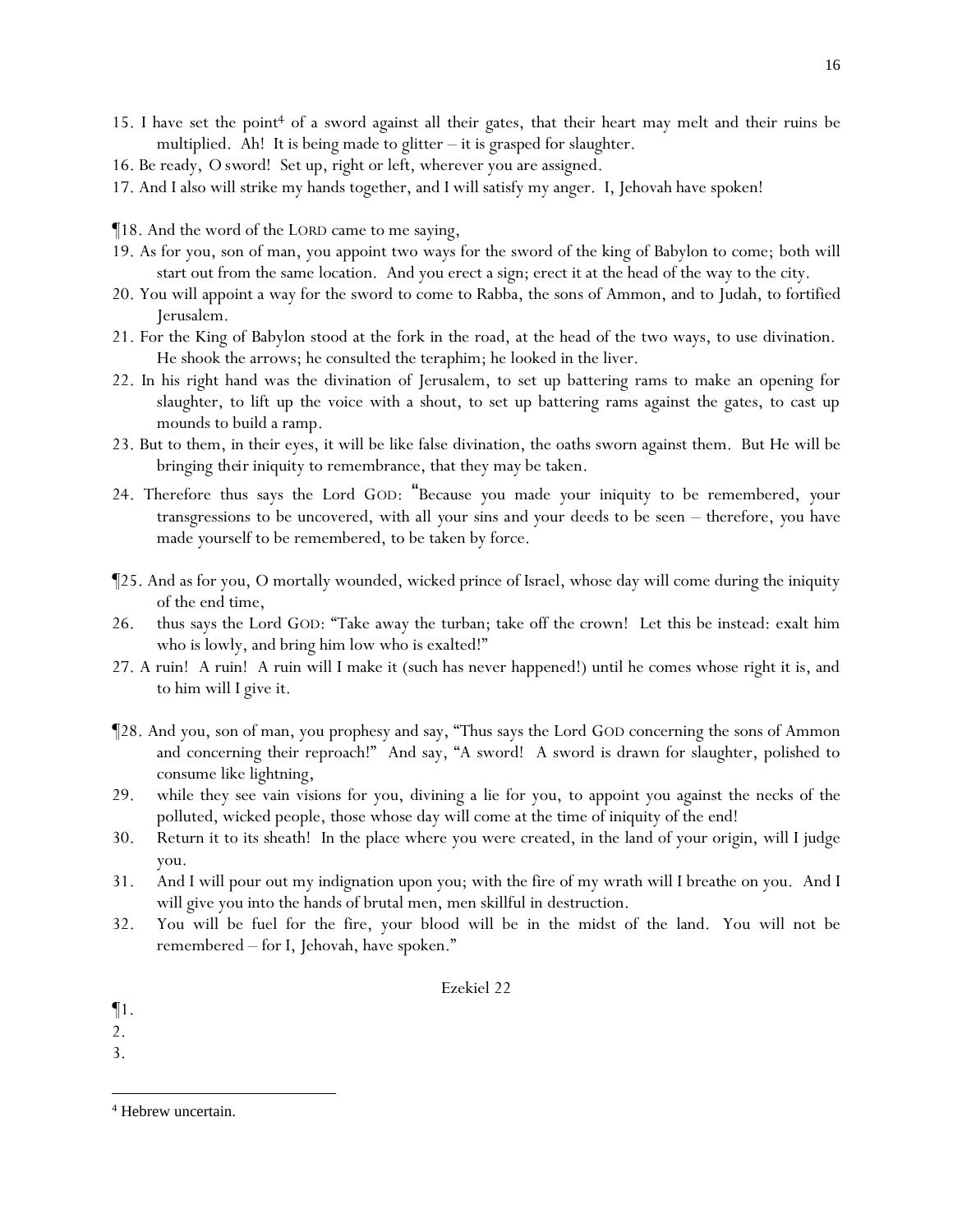- 4.
- 5.
- 6.
- 7. 8.
- 9.
- 10.
- 11.
- 12.
- 13.
- 14.
- 15. And I will scatter you among the Gentiles and disperse you among the countries, and I will purge your uncleanness from you.
- 16. And because of yourself, you will be dishonored in the eyes of the Gentiles; then you shall know that I am Jehovah.

¶17.

- 18.
- 19.
- 20.
- 21.
- 22.
- 23.
- 24.
- 25.
- 26.
- 27.
- 28.
- 29.
- 30. I searched among them for a man *who* would build a wall and stand in the breach before me for the land, that I should not destroy it. But I found none.

31.

## Ezekiel 23

¶1. 2. 3. 4. 5. 6. 7. 8. 9. 10. 11.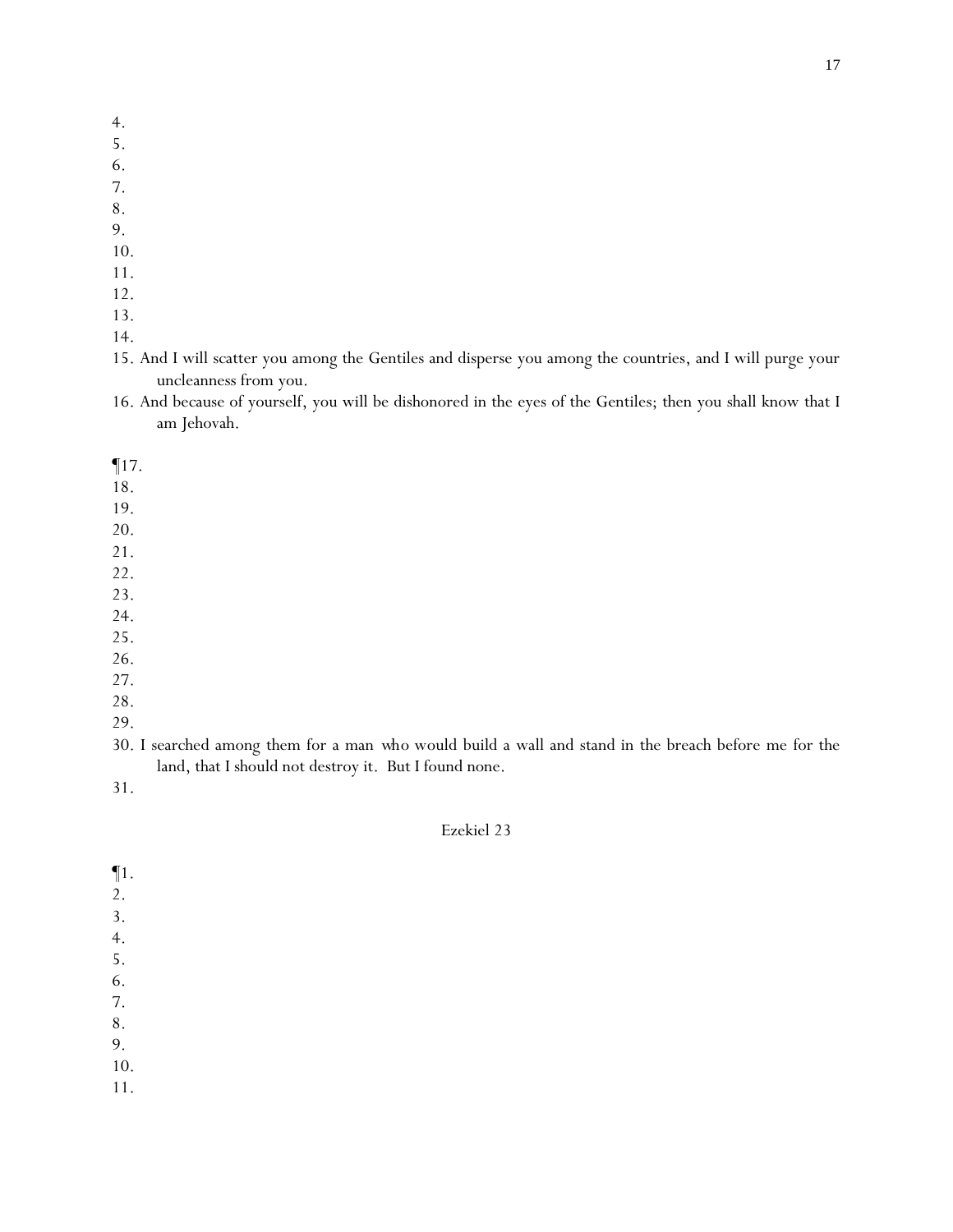- 12.
- 13.
- 14.
- 15.
- 16.
- 17.
- 18. And she uncovered her fornication and uncovered her nakedness, and my soul was estranged from her, as my soul was estranged from her sister.
- 19.
- 20.
- 21.
- 22.
- 23.
- 24.
- 25.
- 26.
- 27.
- 28.
- 29.
- 30. 31.
- 32.
- 33.
- 34.
- 35. Therefore, thus says the Lord, Jehovah: Because you have forgotten me, and cast me behind your back, you also must bear your lewdness and your whoredoms.
- 36.
- 37.
- 38.
- 39.
- 40.
- 41.
- 42.
- 43.
- 44.
- 45. And these righteous men will judge them according to the judgment due adulteresses, and the judgment due women who shed blood, because these women are adulteresses with blood on their hands.
- ¶46.

- 48.
- 49.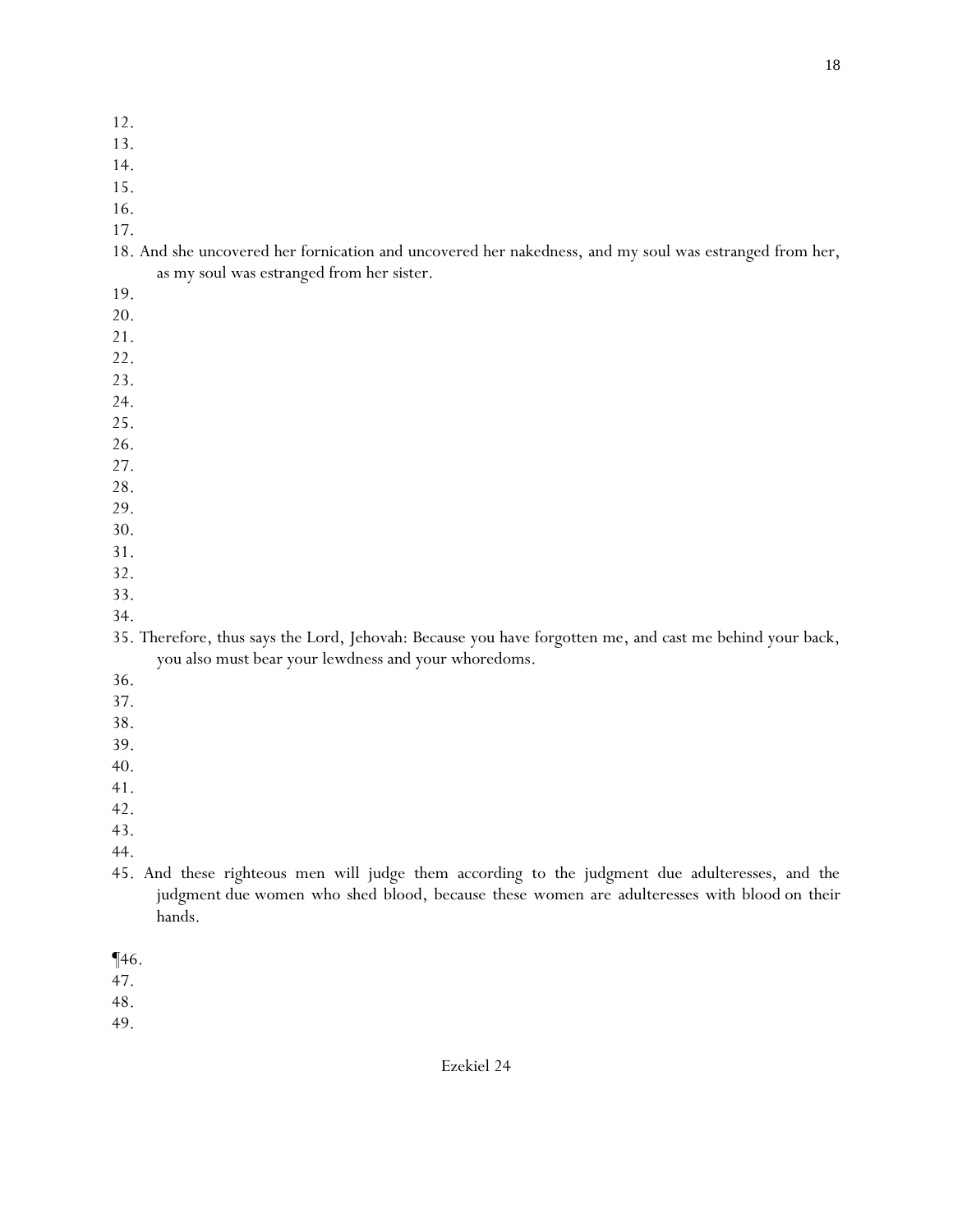- 2.
- 3.
- 4.
- 5.
- 6. Therefore thus says my Lord, Jehovah: "Woe to the bloody city, the pot whose filth is in her, and whose filthiness has not gone out of her! Take it out, piece after piece; the lot did not fall on her.
- 7. For her blood-guiltiness is in her midst. She put it on an exposed, high rock! She did not pour it out on the ground to cover it with dust!
- 8. To cause wrath to come up to take vengeance, I have put her blood-guiltiness on an exposed, high rock, that it may not be covered!"
- ¶9. Therefore thus says my Lord, Jehovah: "Woe to the bloody city! I also will make the pyre great.
- 10. Pile up the logs! Light the fire to consume the flesh and mix in the spices, and let the bones be burned up!
- 11. filth (verse 6)

12. filth

- 13. Because I cleansed you from your uncleanness and lewdness, and you would not be clean from your uncleanness, therefore you will not be cleansed anymore until I have satisfied my wrath against you.
- 14. I, Jehovah, have said it is coming, and I will bring it about! I will not hold back! I will show no pity, and I will not relent! They will judge you as your ways and as your deeds deserve, says the Lord Jehovah.
- 15.
- 16.
- 17.
- 18.
- 19.
- 20.
- 21.
- 22.
- 23.
- 24.
- 25.
- 26.
- 27.

## Ezekiel 25 *[against Ammon, Moab, and Edom]*

¶1.

- 2.
- 3.
- 4.
- 5.
- 6.
- 7.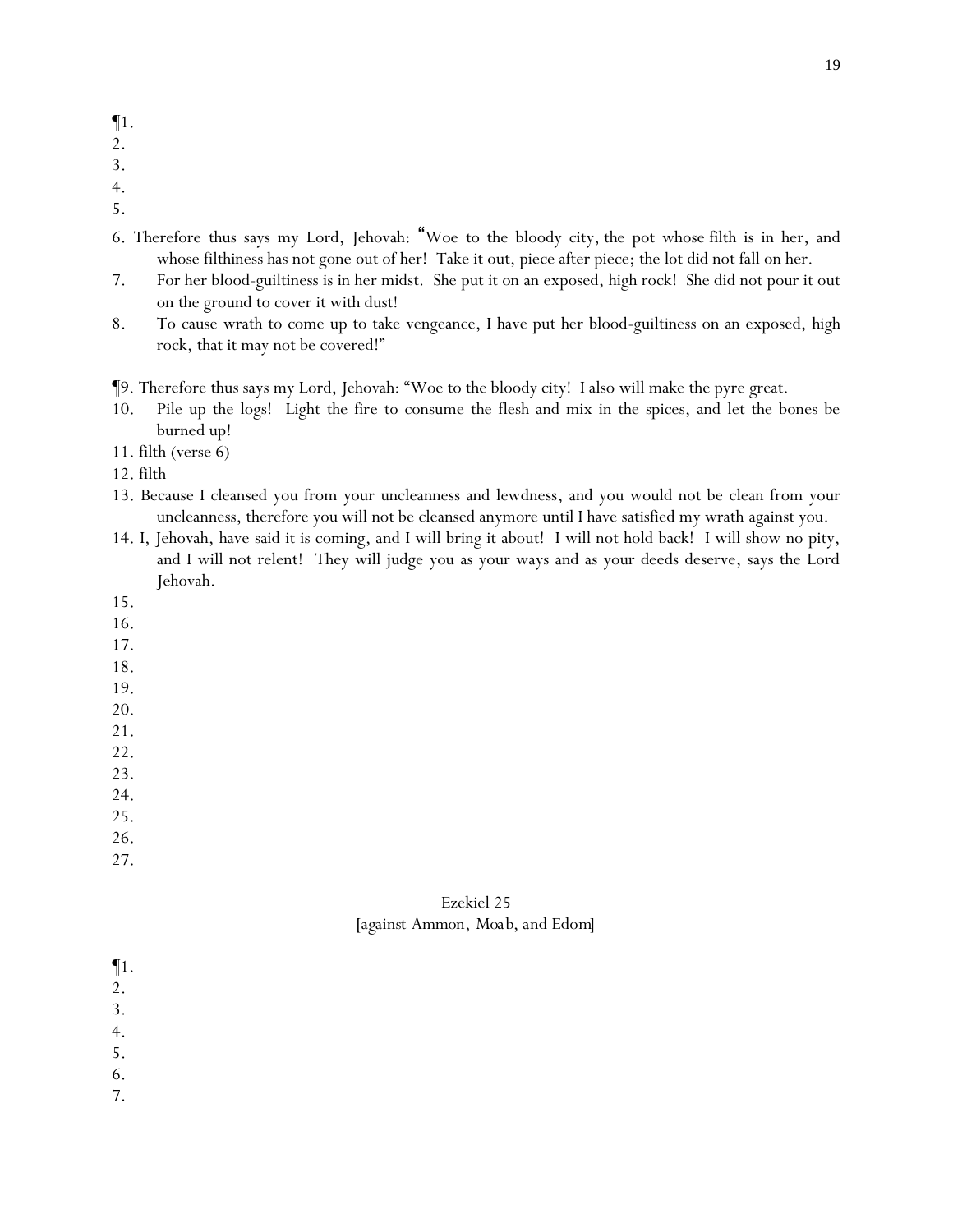- 8.
- 9.
- 10.
- 11.
- 12.
- 13.
- 14. 15.
- 16.
- 17.
- 

# Ezekiel 26 *[against Tyre]*

- ¶1.
- 2.
- 3.
- 4.
- 5. 6.
- 7.
- 8.
- 9.
- 10.
- 11. 12.
- 13.
- 14.
- 15.
- 16.
- 17.
- 18.
- 19.
- 20.

21.

# Ezekiel 27 *[against Tyre]*

- ¶1.
- 2.
- 3.
- 4.
- 5.
- 6.
- 7.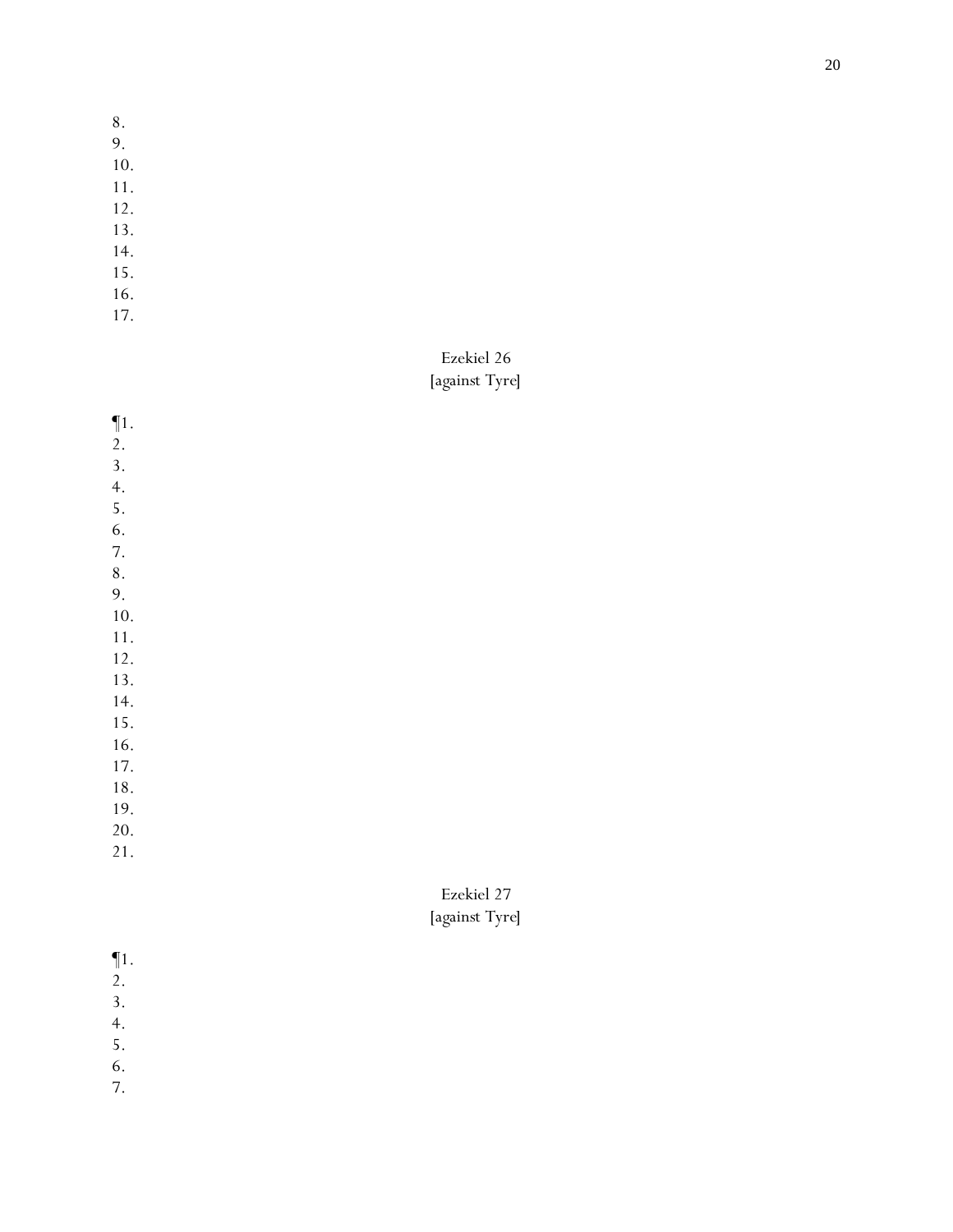- 8.
- 9.
- 10.
- 11.
- 12. 13.
- 14.
- 15.
- 16.
- 17.
- 18.
- 19.
- 20. 21.
- 22.
- 23.
- 24.
- 25.
- 26.
- 27.
- 28.
- 29.
- 30. 31.
- 32.
- 33.
- 34.
- 35.
- 36.

Ezekiel 28 *[against the prince and the king of Tyre]*

¶1. And the word of Jehovah came to me, saying,

- 2. "Son of man, Say to the prince of Tyre, 'Thus says the Lord Jehovah: Because your heart is lifted up, and you have said "I am a god; I have lived in the dwelling-place of God, in the heart of the seas." But you are a man, and not a god (though you make your heart like the heart of God).
- 3. Behold, you are wiser than Daniel; they can keep no secret from you.
- 4.
- 5.
- 6.
- 7.
- 8.
- 9.

10.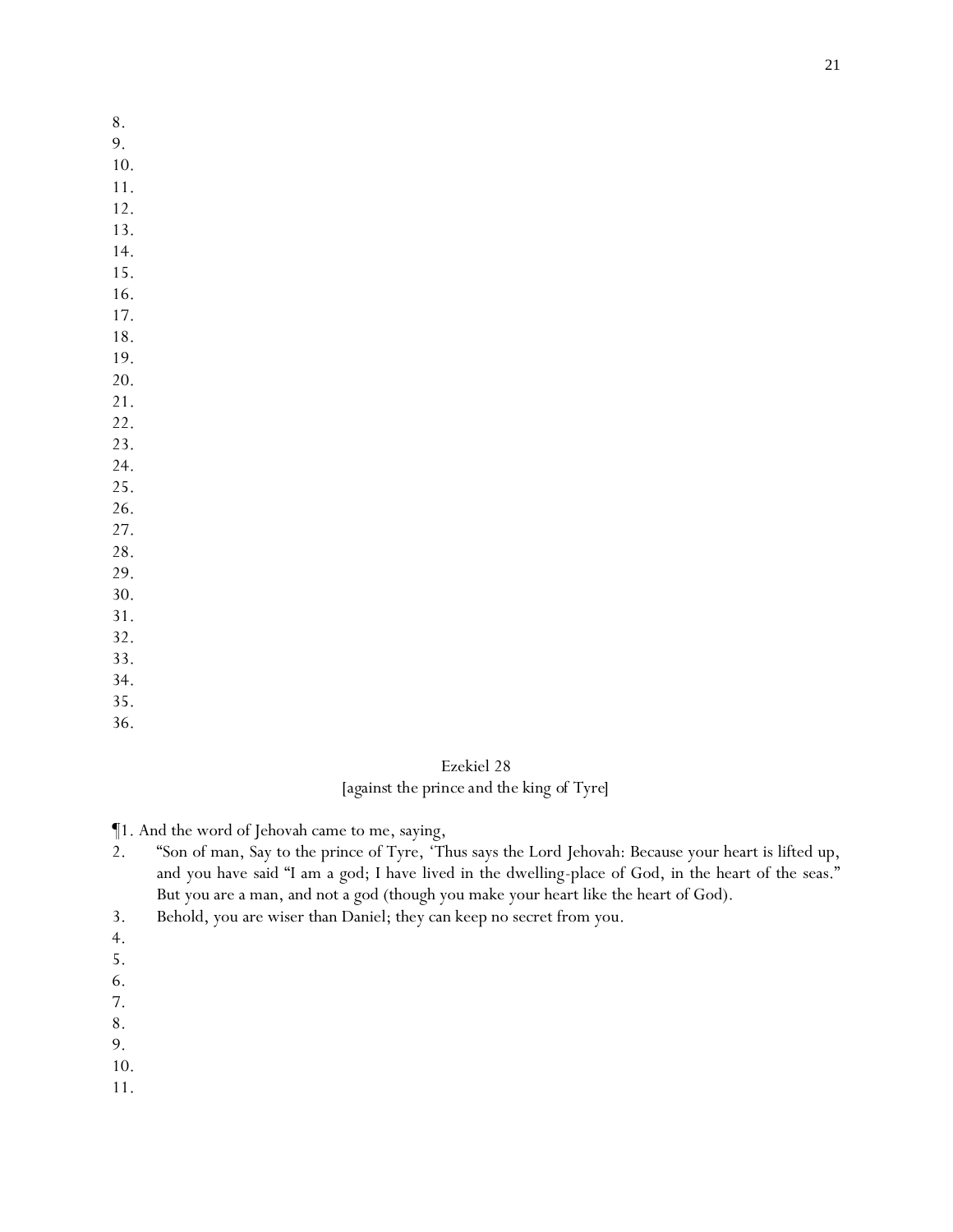- 12. You epitomize completeness, full of wisdom and perfect in beauty.
- 

. . .

- 13.
- 14.
- 15.
- 16.
- 17. Your heart was lifted up because of your beauty; you have corrupted your wisdom because of your brightness.
- 18.
- 19.
- 20.
- 21.
- 22.
- 23. ……and they shall know that I am the LORD.
- 24. There will no longer be a pricking brier or thorn causing pain to the house of Israel among those around them that treated them with contempt, and they shall know that I am the Lord GOD.
- ¶25. Thus says the Lord, Jehovah: When I have gathered the house of Israel out of the nations where they were scattered, I will sanctify them in the sight of the Gentiles, and they will dwell in their own land, which I gave to my servant Jacob.
- 26. And they will safely dwell in it, and build houses and plant vineyards, and they will dwell safely while I execute judgments upon all those around them who despise them, and they shall know that I am Jehovah their God.

### Ezekiel 29

## *[against Pharaoh and for Egypt. Against Tyre]*

¶1.

2.

- 3. Speak! and say, "Thus says the Lord Jehovah: Behold I am against you, O Pharaoh, King of Egypt, the great dragon who makes his abode in the midst of his canals, who has said to me, '*It is* my canal; I, myself, made *it* for me.'
- 4.
- 5.
- 6.
- 7.
- 8.
- 9. And the land of Egypt will be a desolation and a waste, and they shall know that I am Jehovah because he said, "It is my canal, and I made *it*."

- 11.
- 12.
- 13.
- 14.
- 15.
- 16.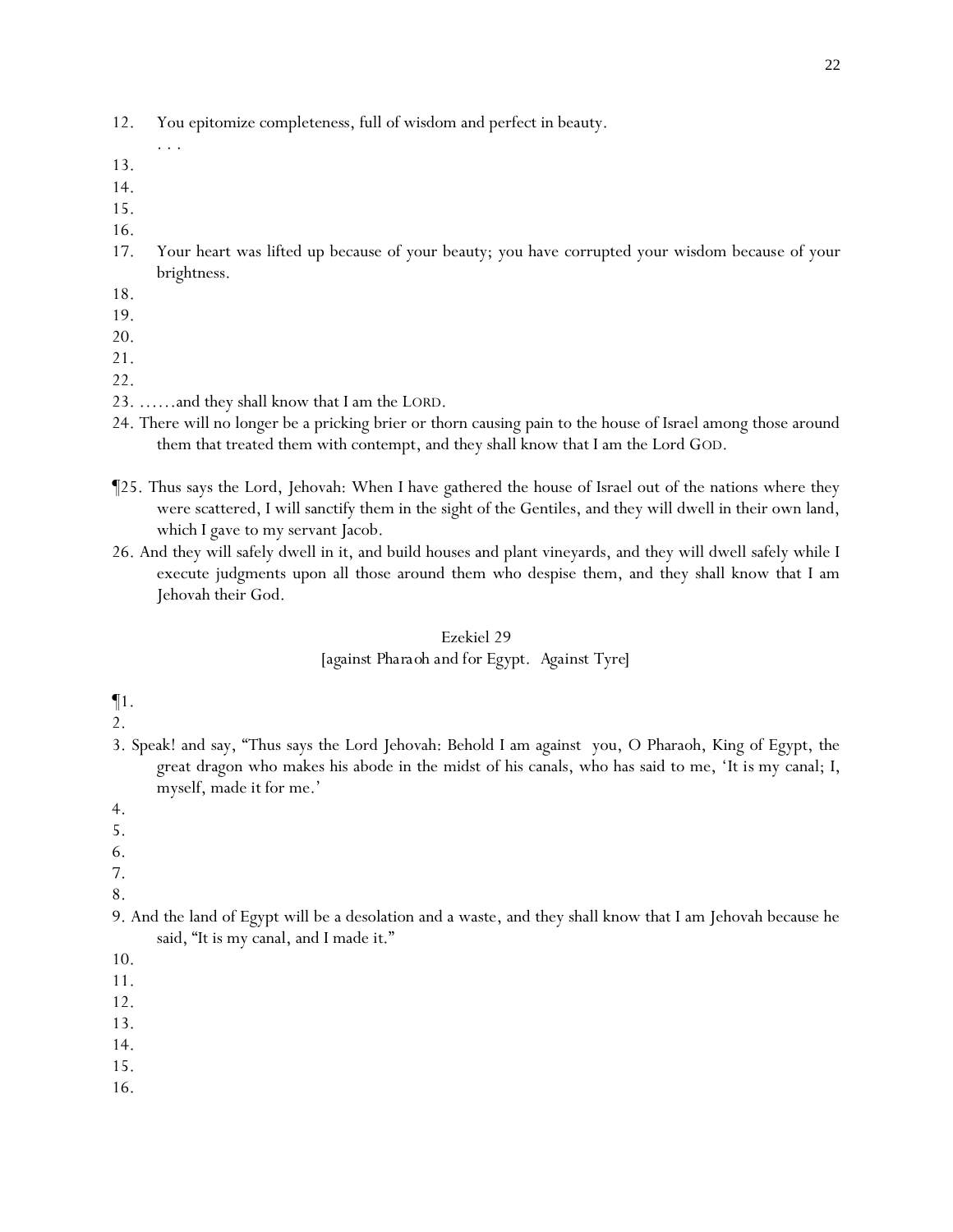- 17.
- 18.
- 19.
- 20.
- 21.

# Ezekiel 30 *[against Egypt]*

| $\P1.$                                       |
|----------------------------------------------|
| 2.                                           |
| 3.                                           |
| 4.                                           |
| 5.                                           |
| 6.                                           |
| 7.                                           |
| $\bf 8$ .                                    |
| 9.                                           |
| 10.                                          |
| 11.                                          |
| 12.                                          |
| 13.                                          |
| 14.                                          |
| 15.                                          |
| 16.                                          |
| 17.                                          |
| 18.                                          |
| 19.                                          |
| 20.                                          |
| 21.                                          |
| 22.                                          |
| 23. Therefore, thus says my Lord, Jehovah: " |
| 24.                                          |
| 25.                                          |
| 26.                                          |
|                                              |

# Ezekiel 31 *[against Pharaoh and Egypt]*

¶1.

- 2.
- 3.
- 4.
- 5.
- 6.
- 7.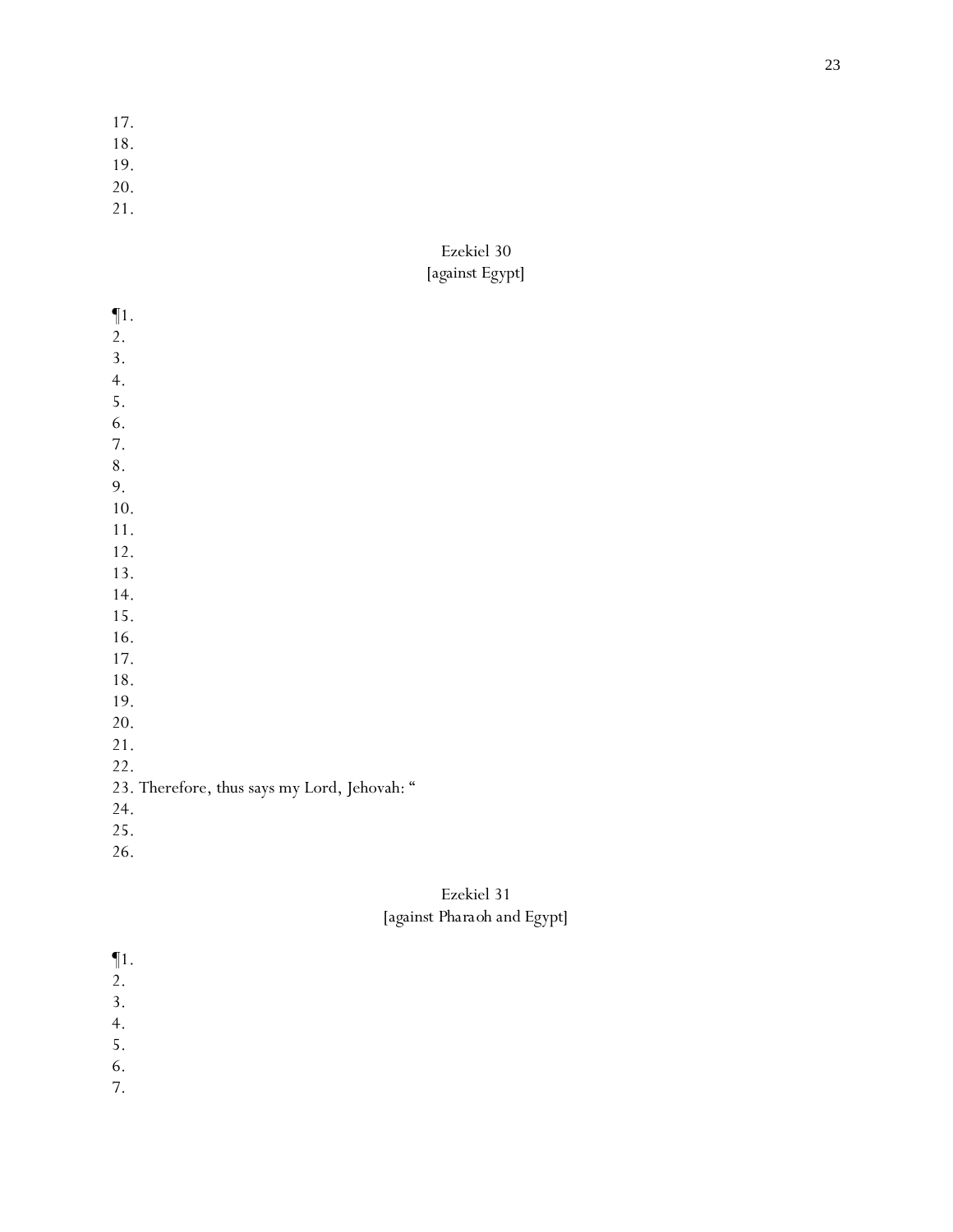- 8.
- 9.
- 10.
- 11.
- 12.
- 13.
- 14.
- 15.
- 16.
- 17. 18.

# Ezekiel 3 2 *[against Pharaoh and Egypt]*

| $\P1.$ |  |  |  |
|--------|--|--|--|
| 2.     |  |  |  |
| 3.     |  |  |  |
| 4.     |  |  |  |
| 5.     |  |  |  |
| 6.     |  |  |  |
| 7.     |  |  |  |
| 8.     |  |  |  |
| 9.     |  |  |  |
| 10.    |  |  |  |
| 11.    |  |  |  |
| 12.    |  |  |  |
| 13.    |  |  |  |
| 14.    |  |  |  |
| 15.    |  |  |  |
| 16.    |  |  |  |
| 17.    |  |  |  |
| 18.    |  |  |  |
| 19.    |  |  |  |
| 20.    |  |  |  |
| 21.    |  |  |  |
| 22.    |  |  |  |
| 23.    |  |  |  |
| 24.    |  |  |  |
| 25.    |  |  |  |
| 26.    |  |  |  |
| 27.    |  |  |  |
| 28.    |  |  |  |
| 29.    |  |  |  |
| 30.    |  |  |  |
| 31.    |  |  |  |
|        |  |  |  |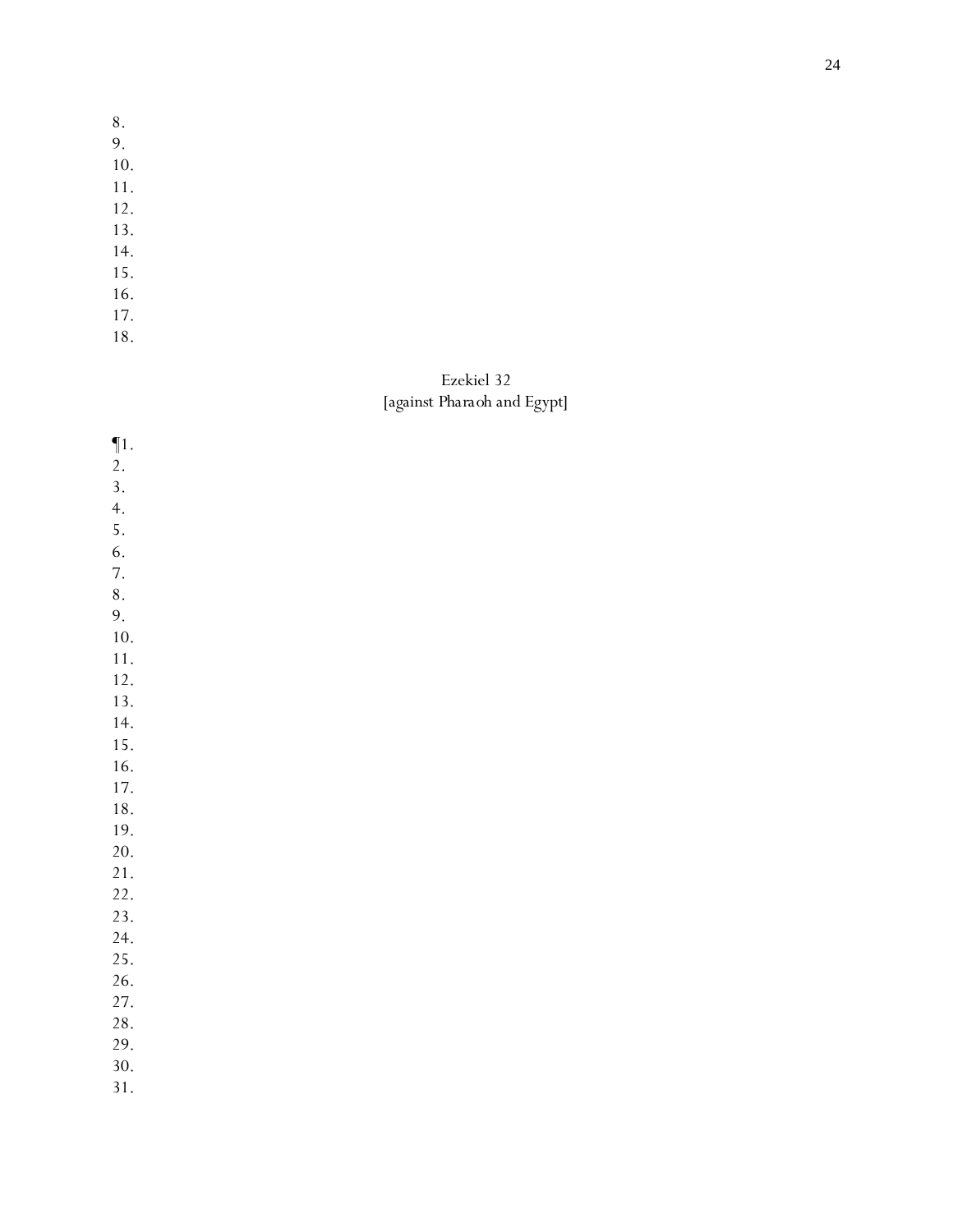- ¶1.
- 2.
- 3.
- 4.
- 5.
- 6.
- 7.
- 8.
- 9.
- 10. As for you, O son of man, say to the house of Israel, "Thus *y*ou speak, saying, 'If our transgressions and our sins be upon us, and we are rotting away because of them, then how shall we live?'
- 11. Say to them "As I live, says the Lord GOD, I take no pleasure in the death of the wicked, but that the wicked turn from his way and live. Turn! Turn from *y*our evil ways! For why will *y*ou die, O house of Israel?"
- 12. So then, you, O son of man, say to the sons of your people, "The righteousness of a righteous man shall not deliver him in the day of his transgression. And as for the wickedness of the wicked man, he shall not be condemned because of it in the day he repents from his wickedness. Nor shall the righteous man be able to live because of his righteous deeds in the day of his sin.
- 13. When I say to the righteous that he shall surely live, but then he trusts in his own righteousness and does wrong, none of his righteousness shall be remembered, but because of his wrong that he has done, he shall die in it.
- 14. Or when I say to the wicked man, 'You shall surely die!' and then he turns from his sin and does what is just and right,
- 15. if the wicked restores the pledge, repays what he stole, walks in the statutes of life, not doing wrong, he will surely live and not die.
- 16. None of his sin which he committed will be remembered against him. He has done what is just and right. He shall live."
- 17. Yet the children of my people say, "The way of the Lord is not equal." But theirs is the way that is not equal!
- 18. When a righteous man turns from his righteousness and does wrong, then he shall die because of it.
- 19. And if a wicked man turns from his wickedness and does what is just and right, he shall live on account of that.
- 20. Yet, you say, "The way of the Lord is not equal"! I will judge *y*ou, O house of Israel, each man according to his ways.
- 21.
- 22.
- 23.
- 24.
- 25.
- 26.
- 27.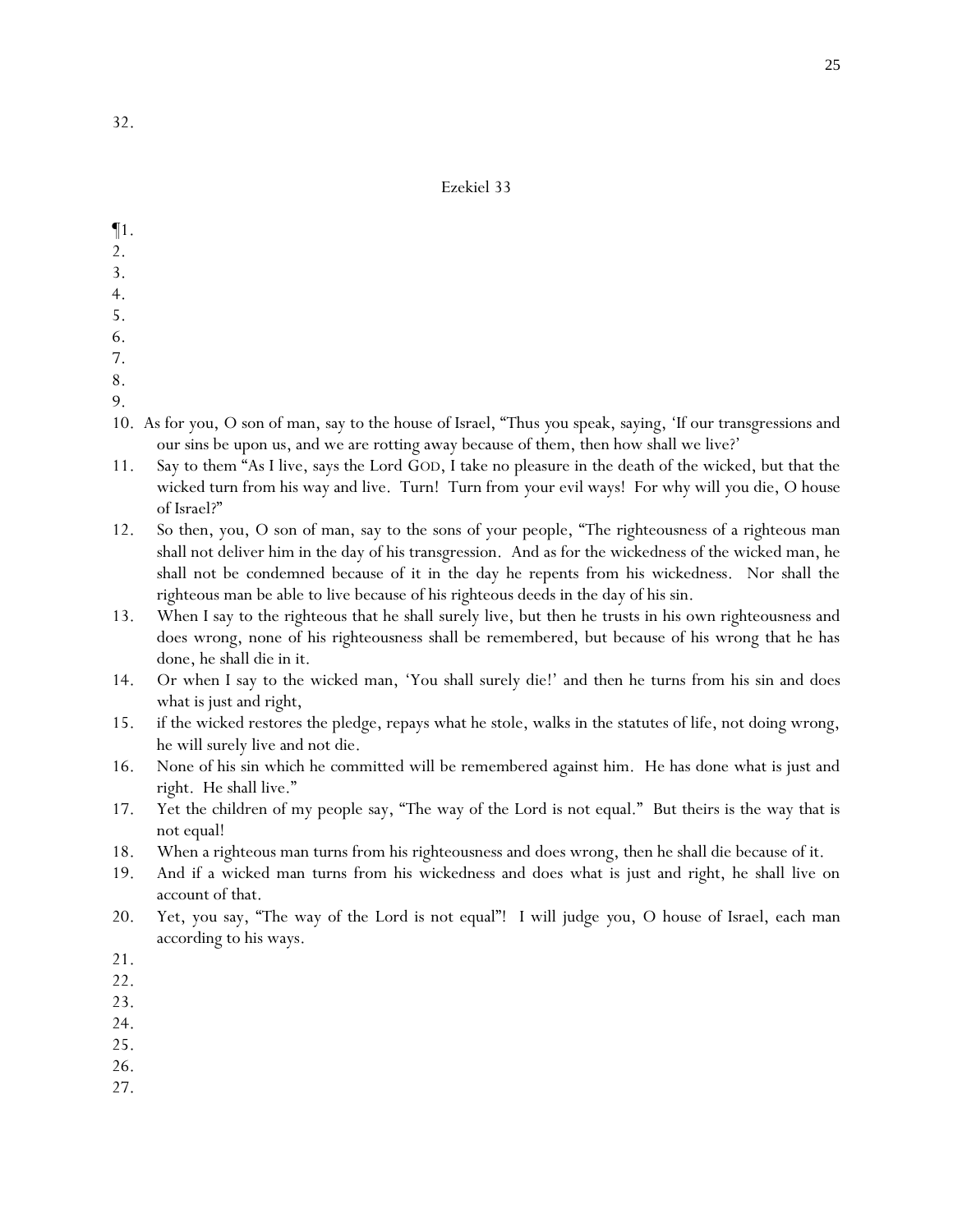- 28.
- 29.
- 30. As for you, O son of man, the children of your people are talking about you by the walls and at the doors of houses, and they speak to one to another, each to his brother, saying, "Come, I pray, and let's hear what the word will be that comes from Jehovah!
- 31. And they come to you as people come, and they sit before you as my people, and they hear what you say, but they will not do it! Oh, with their mouth, they show love, but their heart goes after their own gain.
- 32. Behold, you are to them like *one who sings* erotic songs with a lovely voice while playing skillfully on an instrument, for they hear your words, but they do not do them.
- 33. But when this comes, behold, it will come! then they will know that a prophet has been in their midst.

## Ezekiel 34 *[against the shepherds of God's flock]*

- ¶1.
- 2.
- 3.
- 4.
- 5.
- 6.
- 7.
- 8.
- 9.
- 10.

11. For thus says the Lord GOD: "I myself will search for my sheep and seek them out.

- 12. As a shepherd seeks his own flock on a day when he is in the midst of his sheep that are scattered, so will I seek out my sheep and rescue them out of all the places where they were scattered in a day of clouds and thick darkness.
- 13. I will bring them out from the nations and gather them from the lands, and will bring them to their own land, and I will feed them on the mountains of Israel, by the streams and in all the dwelling places of the country.
- 14. I will feed them in a good pasture, and their fold will be on the high mountains of Israel; there will they lie down in a good fold, and they will feed in rich pastures upon the mountains of Israel.
- 15. I myself will feed my sheep, and I will cause them to lie down, says the Lord GOD.
- 16. I will seek that which is lost, and bring back that which is cast out, and I will bind up that which is injured, and I will make the weak strong, but that which is fat and strong will I destroy; I will feed that one with judgment.
- 17. And as for you, my flock, thus says the Lord GOD: Behold, I judge between one sheep and another, between the rams and the he-goats.
- 18. Is it a small thing to *y*ou, that *y*ou eat up the good pasture and trample with *y*our feet what is left of *y*our pastures, and that *y*ou drink clear water but foul the rest with *y*our feet?
- 19. As for my flock, they must eat what is trodden with *y*our feet and drink what is fouled by *y*our feet.
- 20. Therefore, thus says the Lord GOD to them: Behold, I, even I, will judge between fat sheep and lean sheep.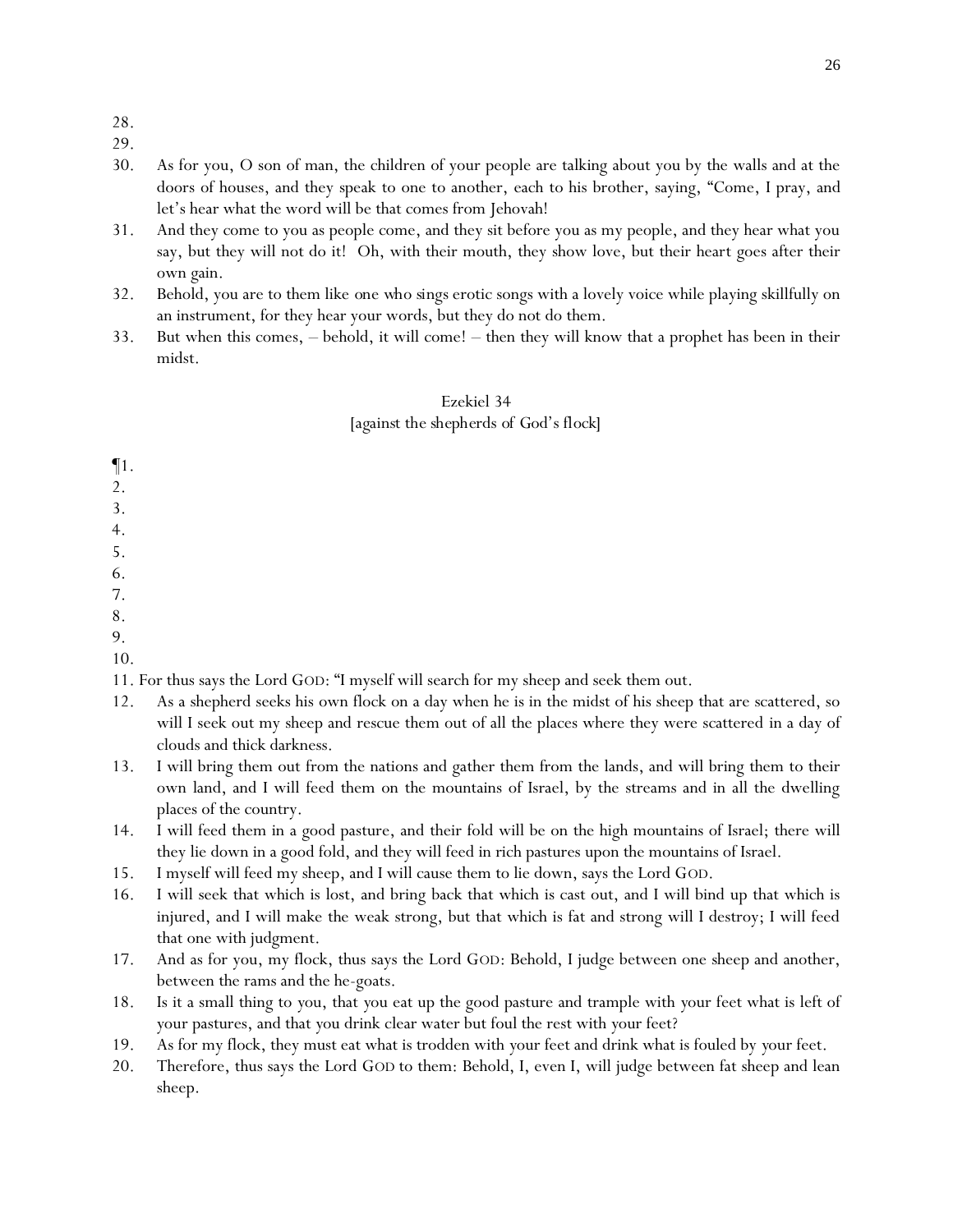- 21. Because *y*ou have thrust with side and shoulder, and because *y*ou have gored all the weak with *y*our horns until *y*ou scattered them abroad,
- 22. therefore will I rescue my flock, and they will no longer be a prey. Moreover, I will judge between one sheep and another.
- 23. I have raised up one shepherd to be over them, and he will feed them, even David my servant; he will feed them and be their shepherd.
- 24. And I, Jehovah, will be their God, and my servant David will be a Prince in their midst. I, Jehovah, have spoken!
- 25. And I will make for them a covenant of peace so that I rid the land of dangerous beasts, and men will live in the wilderness in safety, and sleep in the woods.
- 26. And I will make them, and the areas around my hill, a blessing, and I will send down the rain in its season. There will be showers of blessing,
- 27. and the tree of the field will yield its fruit, and the land will yield its increase. And they will be safe on their own land, and they shall know that I am Jehovah when I break the bars of their yoke and snatch them out of the hand of those who enslaved them.
- 28. And they will no longer be a prey for the Gentiles, neither will the beast of the land devour them, but they will live in security, and nothing will make *them* afraid.
- 29. And I will cause acclaimed crops to come up for them so that they no longer waste away with famine in the land and never again bear the reproach of the Gentiles.
- 30. And they shall know that I, Jehovah their God, am with them, and that they, the house of Israel, are my people, says the Lord, Jehovah.
- 31. And *y*ou my flock, the flock of my pasture, *y*ou are men. I am *y*our God, says the Lord GOD."

## *[against Edom]*

| $\P1.$    |            |
|-----------|------------|
| 2.        |            |
| 3.        |            |
| 4.        |            |
| 5.        |            |
| 6.        |            |
| $7. \,$   |            |
| $\bf 8$ . |            |
| 9.        |            |
| 10.       |            |
| 11.       |            |
| 12.       |            |
| 13.       |            |
| 14.       |            |
| 15.       |            |
|           |            |
|           | Ezekiel 36 |

¶1. 2.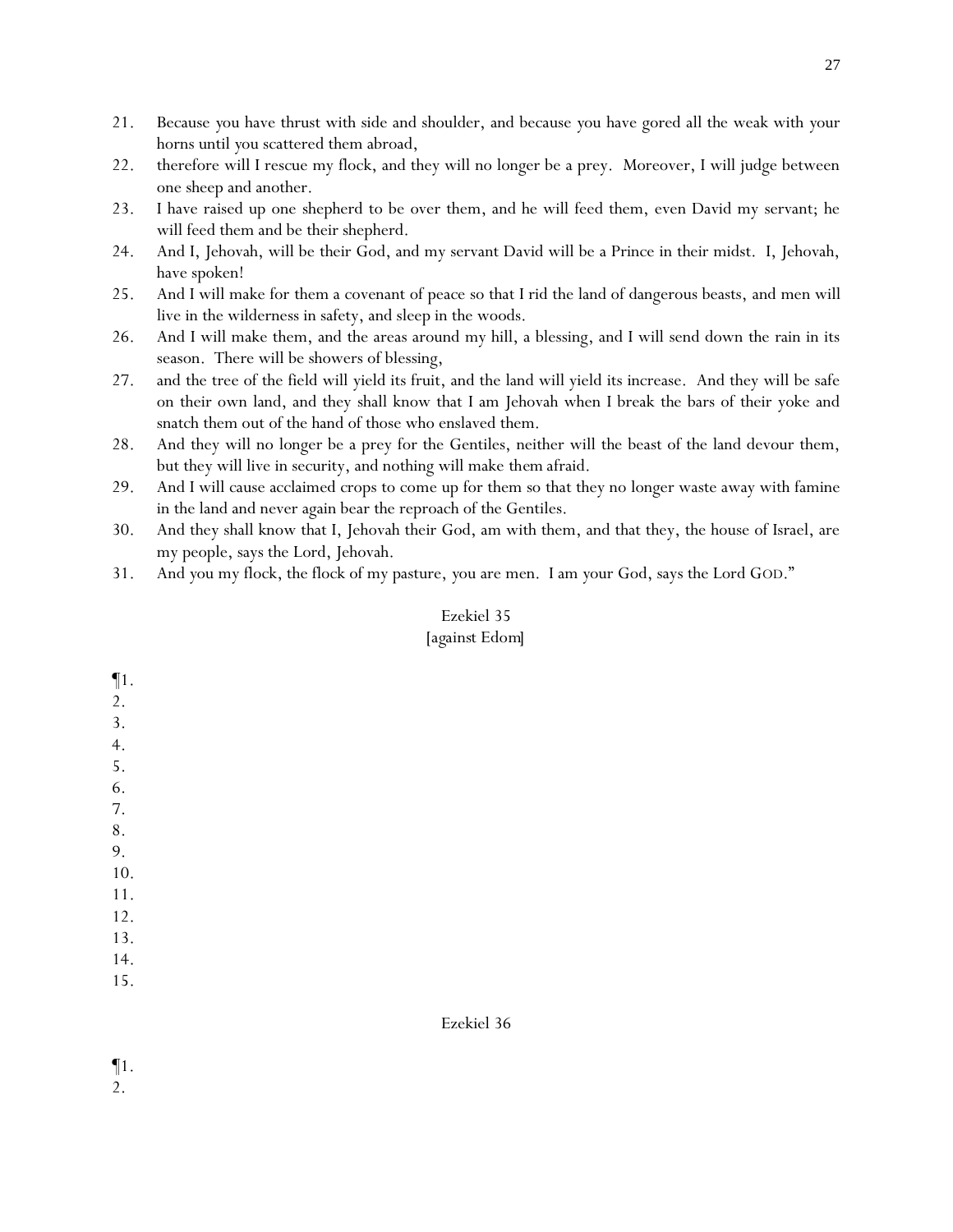- 3.
- 4.
- 5.

*\*\*These verses are for Revelation 6-15*

- 6. Therefore, prophesy concerning the land of Israel and say to the mountains and to the hills, to the ravines and to the valleys, thus says the Lord GOD: "Behold, I have said in my jealousy and in my wrath, because *y*ou have borne the reproach of the heathen,
- 7. therefore, thus says the Lord GOD: I have lifted up my hand. *I will damn myself<sup>5</sup>* if the heathen that are around *y*ou do not bear their own reproach.
- 8. But *y*ou, O mountains of Israel, *y*ou will put forth *y*our branches and yield *y*our fruit for my people Israel when they are about to come.
- 9. For, behold, I am for *y*ou, and I will turn to *y*ou, and *y*ou will be tilled and sown.
- 10. And I will multiply men upon *y*ou, all the house of Israel all of it! and the cities will be inhabited, and the desolate places will be built.
- 11. I will certainly multiply man and beast upon *y*ou, and they will multiply and bear fruit. And I will settle *y*ou as in *y*our former times, and I will do *y*ou more good than at the first, and *y*ou will know that I am Jehovah.
- 12. I will cause men to walk over *y*ou, even my people Israel, and they will possess you, and you will be their inheritance, and you will never again be bereaved of them.
- 13. Thus says the Lord GOD: Because they say to *y*ou, 'You, *O land* are a devourer of men and a bereaver of your own nation.'
- 14. Therefore, you will no longer devour men or again bereave your own nation, says the Lord GOD.
- 15. Neither will I cause the invective of the heathen against you to be heard any longer, nor will you bear the reproach of the nations, nor will you bring ruin to your nation again, says the Lord GOD.
- 16.
- 17.
- 18.
- 19. And I scattered them among the Gentiles, and they were dispersed among the nations; I judged them as their ways and as their deeds deserve.
- 20. And when they came to the Gentiles, wherever they came, they profaned my holy name so that men said of them, "These are the people of Jehovah, yet they had to leave His land."
- 21. But I was concerned about my holy name which the house of Israel had profaned among the Gentiles where they had gone.
- ¶22. Therefore, say to the house of Israel, "Thus says the Lord Jehovah: I will not do this for *y*our sake, O house of Israel, but for my holy name, which *y*ou have dishonored among the nations where *y*ou have gone.
- 23. And I will sanctify my great name which was profaned among the Gentiles, which *y*ou profaned in their midst, says the Lord Jehovah, and the Gentiles will know that I am Jehovah when I am sanctified in *y*ou before their eyes.
- 24. And I will take *y*ou from among the Gentiles and gather *y*ou out of all countries, and I will bring *y*ou to *y*our land
- 25. and sprinkle clean water upon *y*ou, and *y*ou will be clean. And I will cleanse *y*ou from all *y*our uncleanness and from all *y*our idols.

<sup>5</sup> See footnote for Ezekiel 20:33.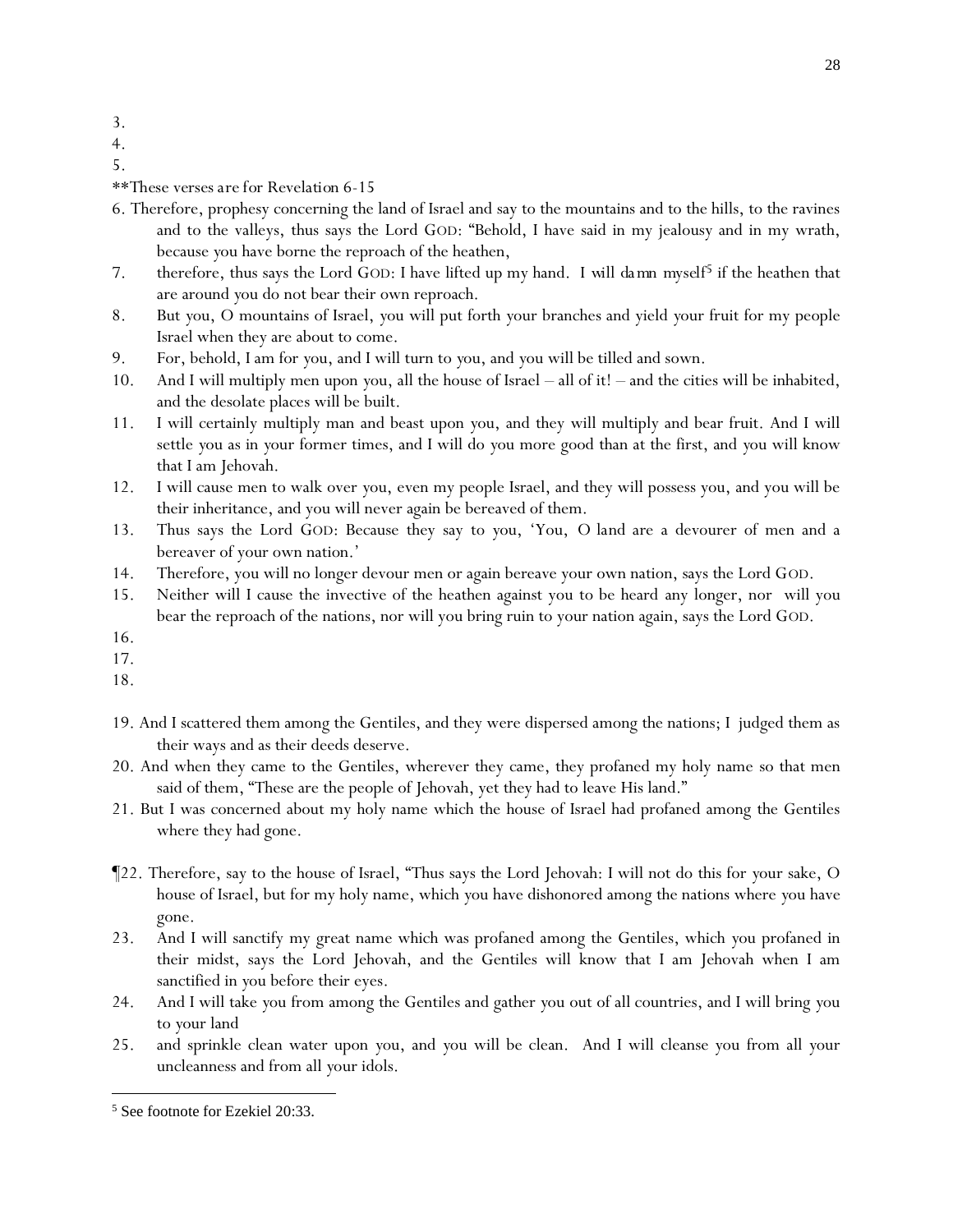- 26. I will also give *y*ou a new heart, and I will put a new spirit within *y*ou. And I will remove the heart of stone from *y*our flesh, and I will give *y*ou a heart of flesh.
- 27. And I will put my Spirit within *y*ou, and I will enable *y*ou to walk according to my statutes and my judgments, and *y*ou will diligently keep them*.*
- 28. Then *y*ou will live in the land that I gave to *y*our fathers, and *y*ou will be my people, and I will be *y*our God.
- 29. And I will deliver *y*ou from all *y*our uncleanness, and I will summon the grain and multiply it, and I will not give *y*ou famine.
- 30. And I will make the fruit of the tree and the produce of the field abundant, so that *y*ou no longer bear the reproach of famine before the Gentiles.
- 31. And *y*ou will remember *y*our evil ways and *y*our deeds that were not good, and *y*ou will be loathsome in *y*our own sight because of *y*our sins and because of *y*our abominations.
- 32. I will not do this for *y*our sake, says the Lord, Jehovah. Be it known to *y*ou! Be ashamed and confounded because of *y*our ways, O house of Israel!
- ¶33. Thus says the Lord, Jehovah: On the day that I cleanse *y*ou from all *y*our iniquities, I will also cause all the cities to be inhabited, and the waste places will be built.
- 34. And the land that was made desolate will be worked instead of being the desolation that it was in the sight of all who passed by.
- 35. And they will say, "This land that was made desolate has become like the garden of Eden! And the cities that were laid waste, and made desolate, and left in ruins are unassailable and inhabited!"
- 36. And the nations around *y*ou that are left shall know that I, Jehovah, have rebuilt the places that were thrown down, and I have planted the desolated place. I, Jehovah, have spoken, and I will do *it*!
- ¶37. Thus says the Lord GOD: "I will be asked this for the house of Israel, to do for them; I will multiply them like the flock of men,
- 38. like a flock of holy men, like the flock of Jerusalem during her appointed feasts. Thus will desolate cities be filled with a flock of men, and they will know that I am the LORD."

- ¶1. The hand of the LORD was upon me, and He took me out, by the spirit of the LORD, and set me down in the middle of the valley, and it was full of bones.
- 2. And he made me pass by them, all around, and behold, there were very many on the valley floor, and behold, they were very dry.
- 3. And He said to me, "Son of man, will these bones come back to life?" And I said, "O Lord GOD, you alone know."
- 4. Then He said to me, "Prophesy over these bones, and say to them, 'O dry bones, hear the word of the LORD!
- 5. Thus says the Lord GOD to these bones: "Behold, I will cause breath to enter into *y*ou, and *y*ou shall live.
- 6. And I will lay sinews upon *y*ou, and I will make flesh grow on *y*ou, and I will spread skin over *y*ou, and I will put breath into *y*ou, and *y*ou will live, and *y*ou will know that I am Jehovah." '"
- 7. So I prophesied as I was commanded, and there was a sound as I was prophesying, and there was a shaking, and bones joined together, bone to its bone!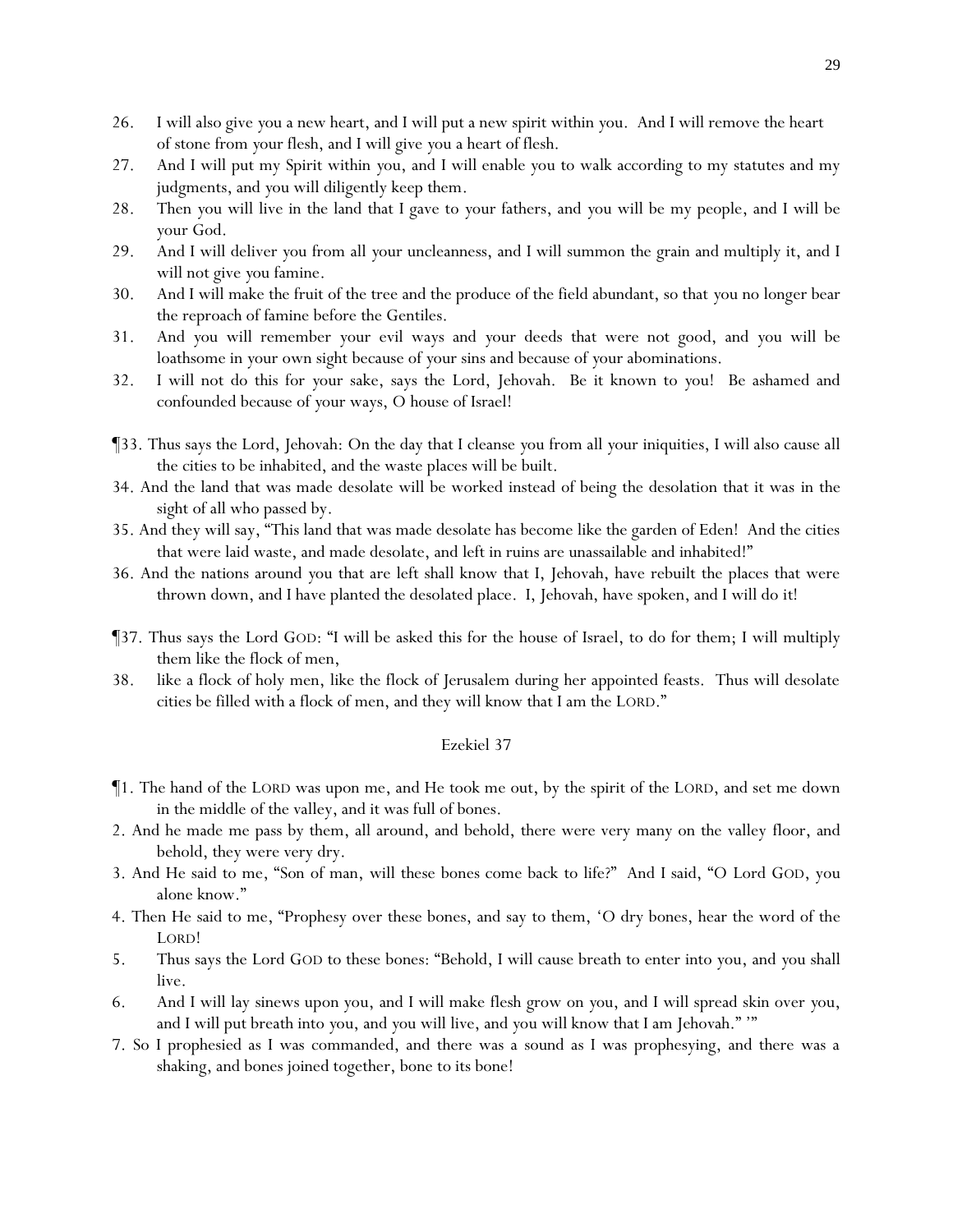- 8. Then I looked, and there were sinews upon them, and then, flesh grew, and skin spread over them above that, but there was no breath in them.
- 9. Then He said to me, "Prophesy to the breath, prophesy, son of man, and say to the breath, thus says the Lord GOD: 'From the four winds come, breath, and breathe into these slain men, that they may live."
- 10. So I prophesied as He commanded me, and the breath came into them, and they came to life, and they stood on their feet, an extraordinarily great army.
- 11. And He said to me, "Son of man, these bones are the whole house of Israel. Behold, they say,' Our bones have dried up, and our hope has perished. We are utterly cut off. '
- 12. Therefore, prophesy and say to them, thus says the Lord GOD: 'Behold, I will open *y*our graves and bring *y*ou up out of *y*our graves, O my people, and I will bring *y*ou to the land of Israel.
- 13. And *y*ou shall know that I am the LORD when I open *y*our graves and bring *y*ou up out of *y*our graves, O my people,
- 14. and put my spirit in *y*ou and *y*ou come to life, and I give *y*ou rest upon the land. Then *y*ou will know that I the LORD spoke, and I brought it to pass, says the LORD.'"

¶15. And the word of the LORD came to me, saying,

- 16. "Now, you son of man, take one stick and write on it, 'For Judah and for the children of Israel united with him'. And take another stick and write on it, 'For Joseph, the stick of Ephraim, and all the house of Israel united with him.'
- 17. Then bring them together to you, one against the other, as one stick, and they will become one in your hand.
- 18. And when the children of your people speak to you, saying, 'Will you not tell us what these are to you?',
- 19. say to them, 'Thus says the Lord GOD: "Behold, I am taking the stick of Joseph that is in the hand of Ephraim, and the tribes of Israel united with him, and I will put them with him, with the stick of Judah, and I will make them into one stick, and they will be one in my hand."
- 20. And the sticks that you wrote on will be in your hand in their sight.
- 21. Then say to them, "Thus says the Lord GOD: Behold, I will take the children of Israel from among the nations where they have gone, and I will gather them from every direction and bring them into their own land.
- 22. And I will make them one nation in the land, on the mountains of Israel. And there will be one King over them all, and they will no longer be two nations, and no longer be divided into two kingdoms.
- 23. And they will no longer defile themselves with their idols, or with their abominations, or with any of their transgressions, but I will rescue them from all the places they have lived and where they have sinned, and I will purify them. And they will be my people, and I will be their God.
- 24. And David my servant will be king over them, and there will be one shepherd for all of them, and they will walk in my judgments and keep my statutes, and they will do them.
- 25. And they will dwell in the land that I gave to my servant Jacob, where *y*our fathers dwelt; they will dwell in it, they, and their sons, and their son's sons forever, and David my servant will be their prince forever.
- 26. And I will make a covenant of peace with them. It will be an everlasting covenant with them, and I will establish them and multiply them, and I will put my sanctuary in their midst forever.
- 27. Then my tabernacle will be with them, and I will be their God, and they will be my people.
- 28. And the nations will know that I, Jehovah, sanctify Israel, when my sanctuary is in their midst forever.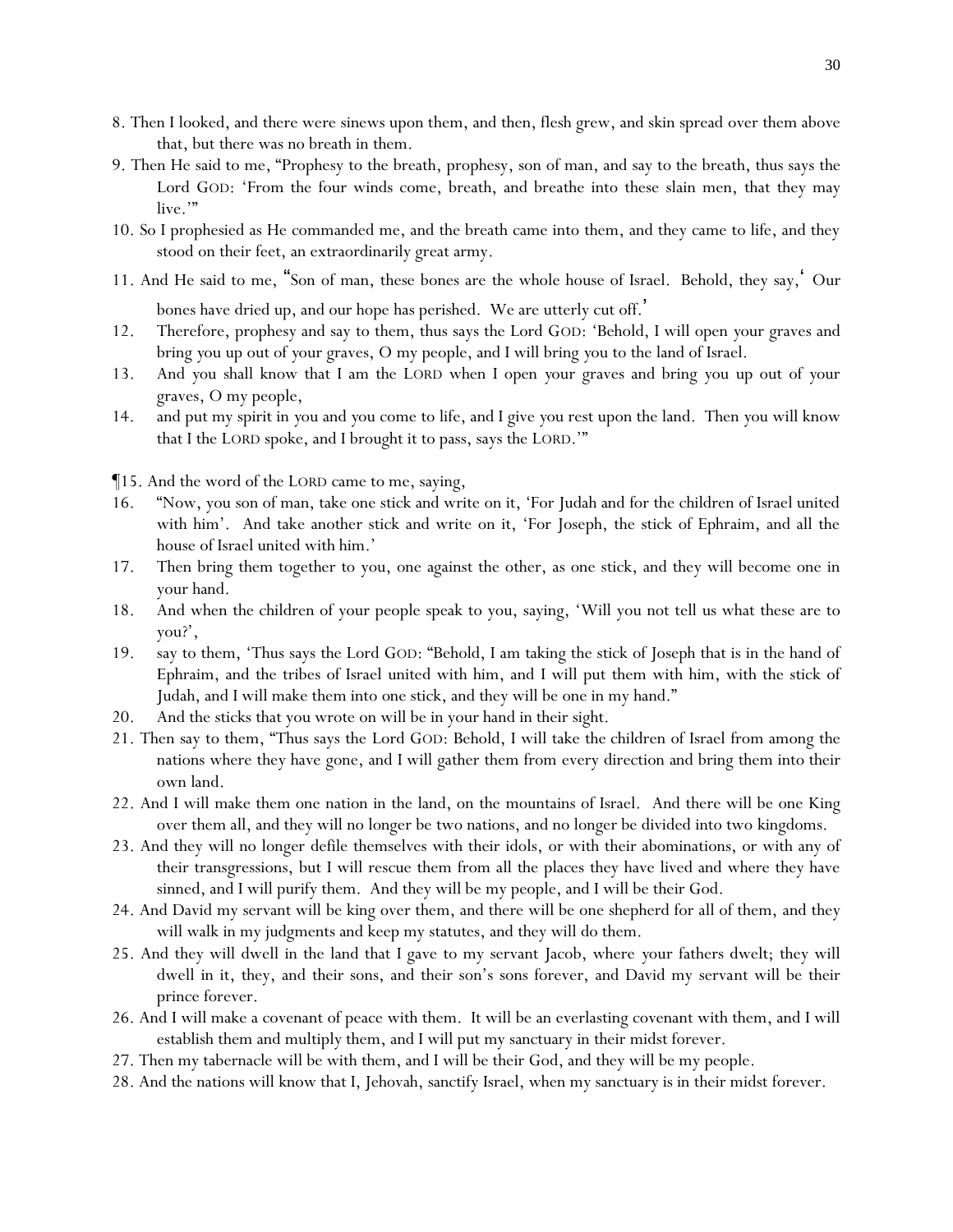- ¶1.
- 2.
- 3.
- 4.
- 5.
- 
- 6.
- 7.
- 8. After many days, you will be visited. In the latter times, you will come to the land brought back from the sword and gathered out of many nations, against the mountains of Israel which have been perpetually wasted, even she who was brought forth out of the nations, and all of them dwelling securely.
- 9. And you will come up like a devastating *storm*; you will come like a cloud to cover the land, you and all your hordes, and many nations with you.
- ¶10. Thus says the Lord, Jehovah! It shall come to pass on the very day they come up that thoughts will come into your mind, and you will devise an evil plan.
- 11. And you will say, "I will go up against the land of unprotected villages; I will come against the quiet people, all of them living securely, dwelling without a wall, and no gates and bars for themselves,"
- 12. to take spoil and carry off plunder, to turn your hand against the waste places now inhabited, even against the people gathered out of the nations, who have livestock and goods, who dwell on the preeminent part of the earth.
- 13. Sheba and Dedan, and merchants of Tarshish, and all her young lions, will say to you, "Have you come to take spoil and to carry off plunder? Have you gathered your assembly in order to carry away silver and gold, to take livestock and goods, to seize great spoil?"
- 14. Therefore, prophesy, son of man, and say to Gog, "Thus says the Lord, Jehovah, 'On the day when my people Israel dwell securely, will you not take note of it?
- 15. And you shall come out of your place, from places far to the north, you and many nations with you, all of them riding horses, a great assembly and a large army.
- 16. And you will come up against my people Israel like a cloud to cover the land; in the last days shall it come to pass that I will bring you against my land so that the nations may know me, when I sanctify myself in you before their eyes, O Gog!'
- ¶17. "Thus says the Lord, Jehovah! 'Are you the one of whom I spoke in former days by the hand of my servants, the prophets of Israel, who prophesied in those days that I would bring you up against them?'
- ¶18. But it shall come to pass on that day, the day that Gog comes against the land of Israel, declares the Lord, Jehovah, that my hot anger will come up within me,
- 19. and in my jealousy, in my fiery wrath I have spoken! *I will damn myself<sup>6</sup>* if there is not on that day a great quaking in the land of Israel.
- 20. And fish of the sea, and bird of the sky, and beast of the field, and every creeping thing that creeps on the ground, and every human who is on the face of the earth shall quake, and the mountains shall be cast down, and the cliffs shall collapse, and every wall shall fall to the ground.

<sup>6</sup> See footnote for Ezekiel 20:33.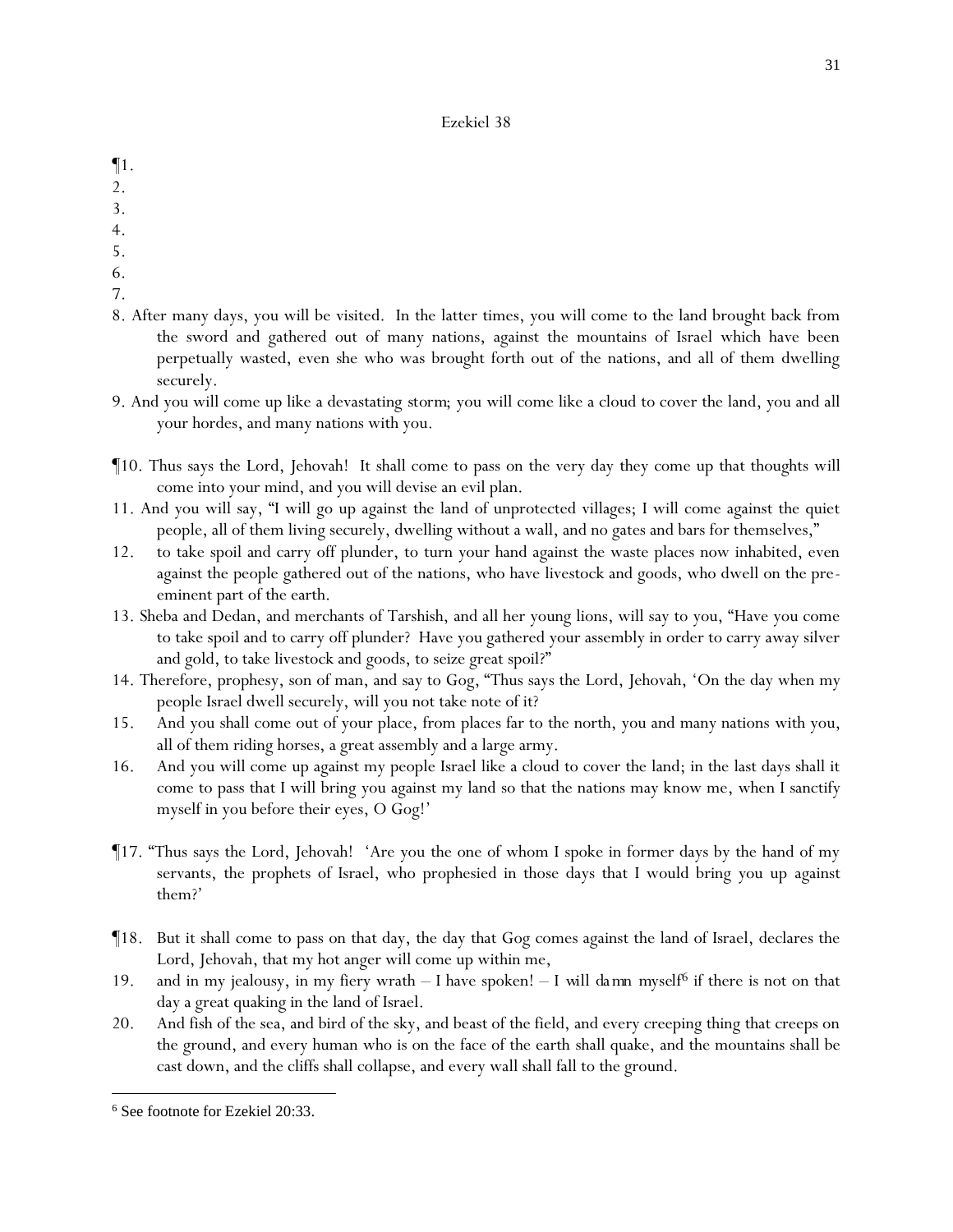- 21. And for all my mountains, I will call for a sword against him, says the Lord, Jehovah. Every man's sword will be against his brother.
- 22. And I will judge him with a plague, and with blood, and an overwhelming downpour, and I will make stones of hail, fire, and sulfur to rain upon him, and upon all his hordes, and upon the many nations that are with him.
- 23. And I will magnify myself, and sanctify myself, and make myself known in the sight of many nations, and they shall know that I am Jehovah.

- ¶1. And you, son of man, prophesy against Gog, and say, 'Thus says the Lord GOD: "Behold, I am against you, Gog, chief prince of Meshech and Tubal!
- 2. And I will deceive you, and lead you on,<sup>7</sup> and I will bring you up from the remote north, and I will cause you to come against the mountains of Israel,
- 3. and then I will strike your bow out of your left hand, and make your arrows drop from your right hand.
- 4. Upon the mountains of Israel will you fall, you and all your hordes, and the peoples who are with you. I will give you as food to predatory birds of all kinds and to the beast of the field.
- 5. You will fall in the open field, for I have spoken, says the Lord GOD."
- 6. I will send a fire upon Gog, and upon those who inhabit the isles, for a sacrifice, and they shall know that I am the LORD.
- 7. And I will make my holy Name known in the midst of my people Israel, and I will not cause my holy name to be polluted any longer. And the nations shall know that I, Jehovah, the Holy One, am with Israel.
- 8. Behold, it is coming, and it shall be done, declares the Lord, Jehovah, this day of which I have spoken.
- 9. And those who live in the cities of Israel will go out and make fires with the weaponry and will burn it: bucklers and shields, bows and arrows, clubs and spears. And they will make fires with them seven years.
- 10. And they will not pick up wood from the fields nor cut wood out of the forests, for they will make fires with the weaponry. And they will spoil those who were spoiling them, and they will plunder those who were plundering them, declares the Lord, Jehovah.
- ¶11. And it shall come to pass on that day that I will give to Gog a place for burial there in Israel, the valley of those who pass by, east of the sea, and it will stop those who pass by. And they will bury Gog and all his multitude there, and they will call it "The Valley of Hamon-Gog".<sup>8</sup>
- 12. And for seven months, the house of Israel will be burying them to purify the land,
- 13. and all the people of the land will do the burying. And the day I glorify myself will be a memorable day for them, declares the Lord, Jehovah.
- 14. And they will designate men who will pass through the land on a regular basis, burying the trespassers that remain on the face of the land, to purify it. At the end of the seven months, they will begin to search.
- 15. And when those who pass through the land go over it and see a human bone, one will put up a marker beside it until the buriers bury it in the Valley of Hamon-Gog.

<sup>7</sup> Hebrew uncertain.

<sup>8</sup> Or, "Multitude of Gog".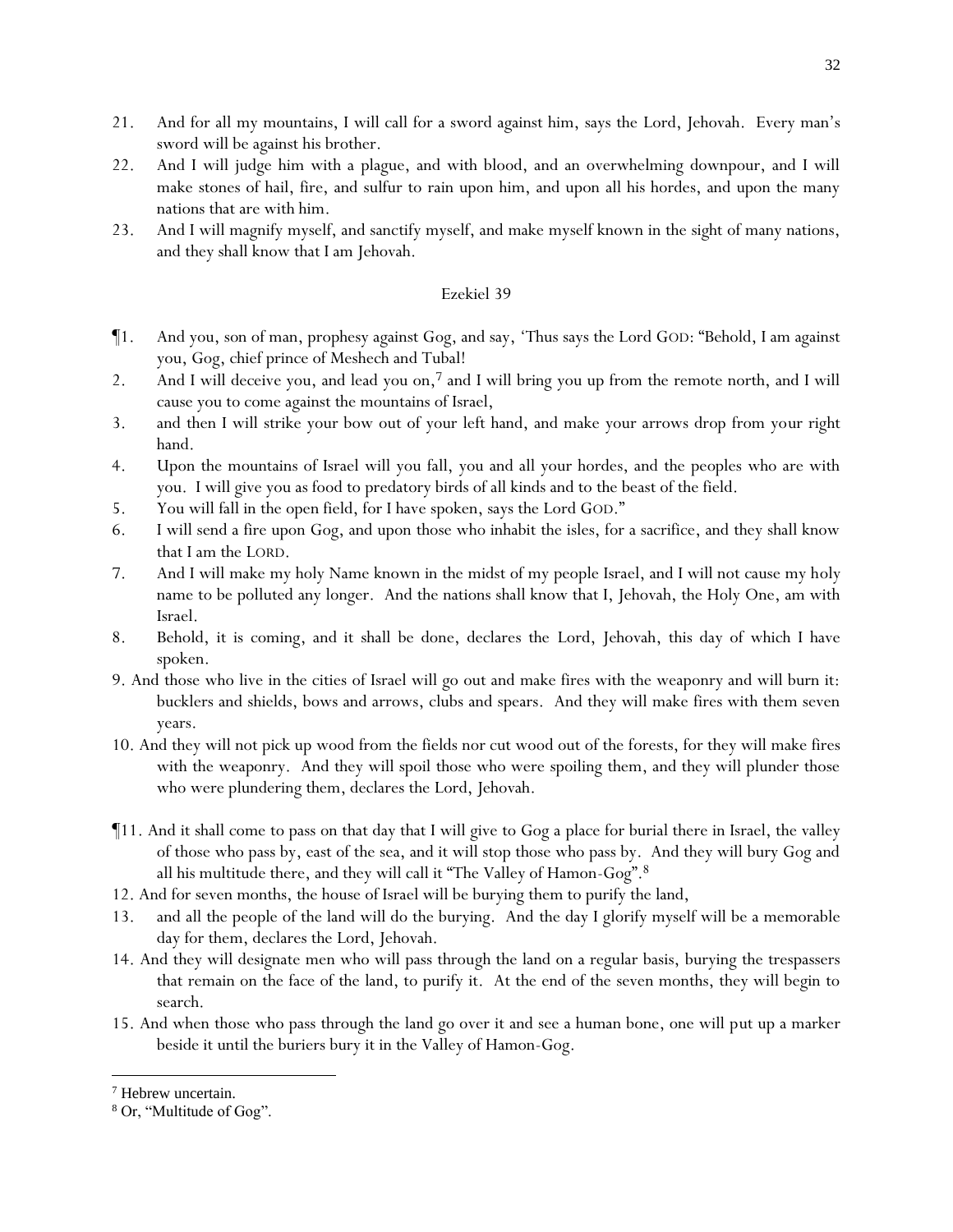16. (The name of the city is also Hamonah.) Thus will they cleanse the land.

- 17. As for you, son of man, thus says the Lord, Jehovah: Tell every sort of bird and every wild beast, "Assemble and come! Gather from all around to my sacrifice that I am making for *y*ou, a great sacrifice on the mountains of Israel! And *y*ou will eat flesh and drink blood.
- 18. *Y*ou will eat the flesh of mighty men, and *y*ou will drink the blood of princes of the earth; rams, helambs, and he-goats, bulls – fatlings of Bashan, all of them.
- 19. And at my sacrifice which I am making for *y*ou, *y*ou will eat fat until *y*ou are full, and *y*ou will drink blood until *y*ou are drunk*.*
- 20. And at my table, *y*ou will be filled with horse and charioteer, mighty men, and all men of war", declares the Lord, Jehovah.
- 21. And I will establish my glory among the nations when all the nations see my judgment that I have executed and my hand that I have laid upon them.
- 22. And from that day forward shall the house of Israel know that I, Jehovah, am their God.

23.

- 24. I dealt with them according to their uncleanness and according to their transgressions, and I hid my face from them.
- 25.
- 26.
- 27.
- 28.
- 29. "And I will no longer hide my face from them when I have poured out my Spirit upon the house of Israel," says the Lord, Jehovah.

#### Ezekiel 40

- 1. In the twenty-fifth year of our exile, at the beginning of the year, on the tenth *day* of the month, in the fourteenth year after the city was destroyed, on that selfsame day, the hand of the LORD was upon me, and He brought me there
- 2. in visions. God brought me to the land of Israel, and He let me down on a very high mountain, and above it *was something* like a structure of a city toward the south.
- 3. And He brought me there, and behold, a man whose appearance was like the appearance of bronze. In his hand was a flax cord and a measuring reed. And he was standing in the gate.
- 4. And the man said to me, "Son of man, see with your eyes, and hear with your ears, and pay close attention to everything that I show you because you have been brought here that you might see it. Declare all that you see to the house of Israel.

Damien

- 5.
- 6.
- 7.
- 8. 9.
- 10.
- 11.
- 12.
- 13.
- 14.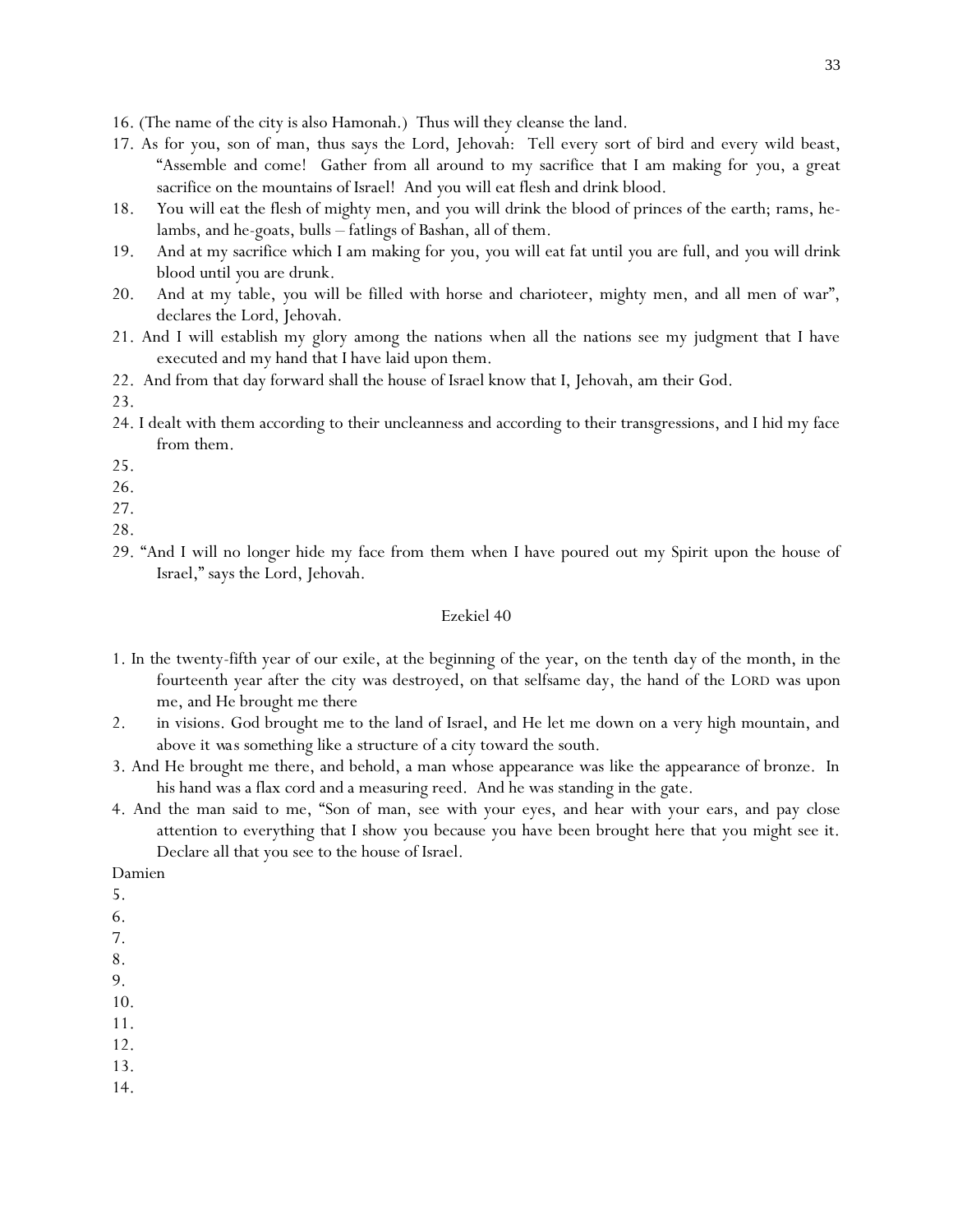- 15.
- 16.
- 17.
- 18.
- 19.
- 20. 21.
- 22.
- 23.
- 24.
- 25.
- 26. 27.
- 28.
- 29.
- 30.
- 31.
- 32.
- 33. 34.
- 35.
- 36.
- 37.
- 38.
- 39.
- 40.
- 41.
- 42. 43.
- 44.
- 45.
- 46.
- 47.
- 48.
- 49.

- ¶1.
- 2.
- 3.
- 4.
- 5. 6.
- 7.
- 8.
	-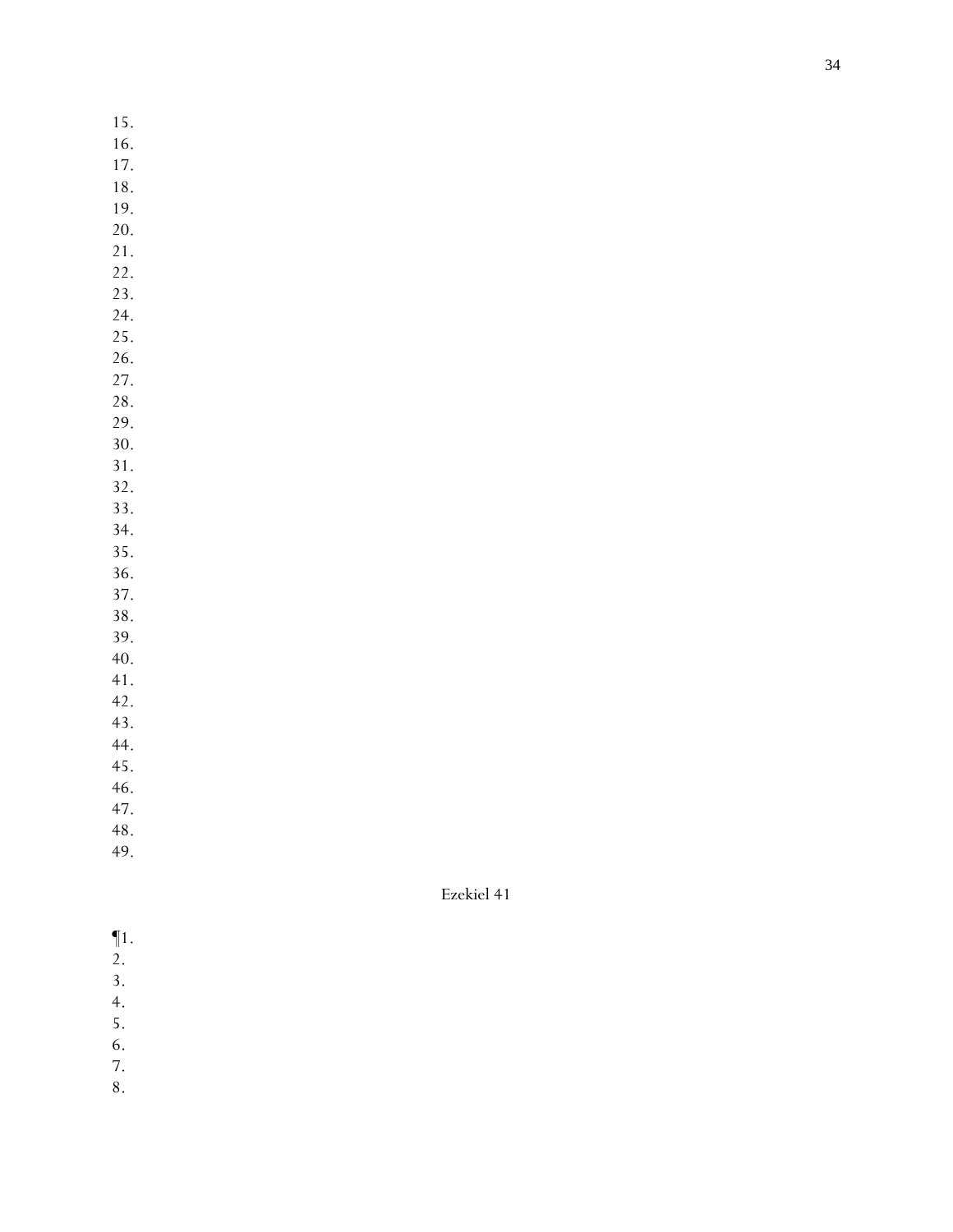- 9.
- 10.
- 11.
- 12. 13.
- 14.
- 15.
- 16.
- 17.
- 18.
- 19.
- 20.
- 21.
- 22.
- 23.
- 24.
- 25. And there were made on them, on the doors of the temple, cherubim and palms, as were made for the walls and a covering of wood for the surface of the porch outside.
- 26. And there were narrowing windows and palms on one side and the other, on the sides of the porch, and the side chambers of the house, and the covering.

¶1. 2. 3. 4. 5. 6. 7. 8. 9. 10. 11. 12. 13. 14. 15. 16. 17. 18. 19. 20.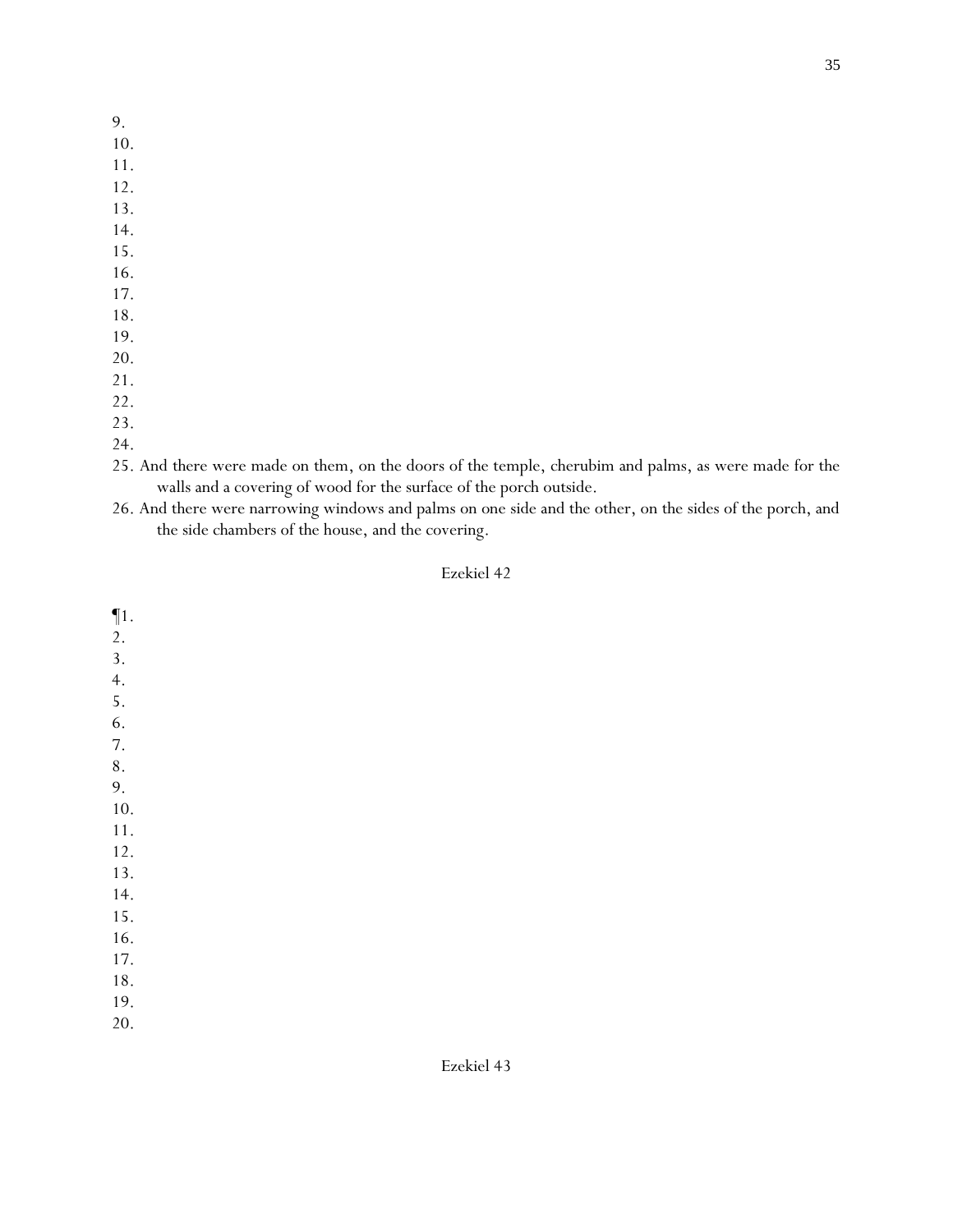- ¶1. Then he led me to the gate, the gate that faces toward the east.
- 2. And behold, the glory of the God of Israel came from the east, and His voice was like the sound of many waters, and the earth shone with His glory.
- 3. And this vision was like a vision that I had seen, like the vision that I saw when I came to destroy the city, and visions like the vision that I saw at the river Chebar. And I fell on my face.
- 4. And the glory of the LORD came to the house by way of the gate that faces toward the east.
- 5. And the Spirit took me up and brought me to the inner court, and behold, the glory of the LORD filled the house.
- 6. And I heard one speaking to me from the house (and a man was standing beside me),
- 7. and He said to me, "Son of man, *this is* the place of my throne, and the place for the soles of my feet where I will dwell in the midst of the children of Israel forever, and the house of Israel, neither they nor their kings, will again defile my holy name with their whoredoms and with the carcasses of their kings in their high places.
- 8. In setting their threshold by my threshold, and their doorpost beside my doorpost, and the wall between me and them, they defiled my holy name with their abominations that they practiced, so that I consumed them in my anger.
- 9. Let them now put away their whoredom and the carcasses of their kings far from me, and then, I will dwell with them forever.
- 10. You, son of man, describe the house to the house of Israel, that they may be ashamed of their iniquities, and let them measure the pattern.
- 11. And if they are ashamed of all that they have done, show them the design of the house, and its arrangement, and its exits, and its entrances, and all its design and all its statutes. And all my designs and all its laws make known to them, and write it out for their eyes, and let them follow all its designs and all its statutes, and carry them out.
- 12. This is the law of the house: on the top of the mountain, all its boundary round about shall be most holy. Behold, this is the law of the house.
- 13.
- 14.
- 15.
- 16.
- 17.
- 18.
- 19.
- 20.
- 21.
- 22. 23.
- 24.
- 25.
- 26.
- 27.

- ¶1.
- 2.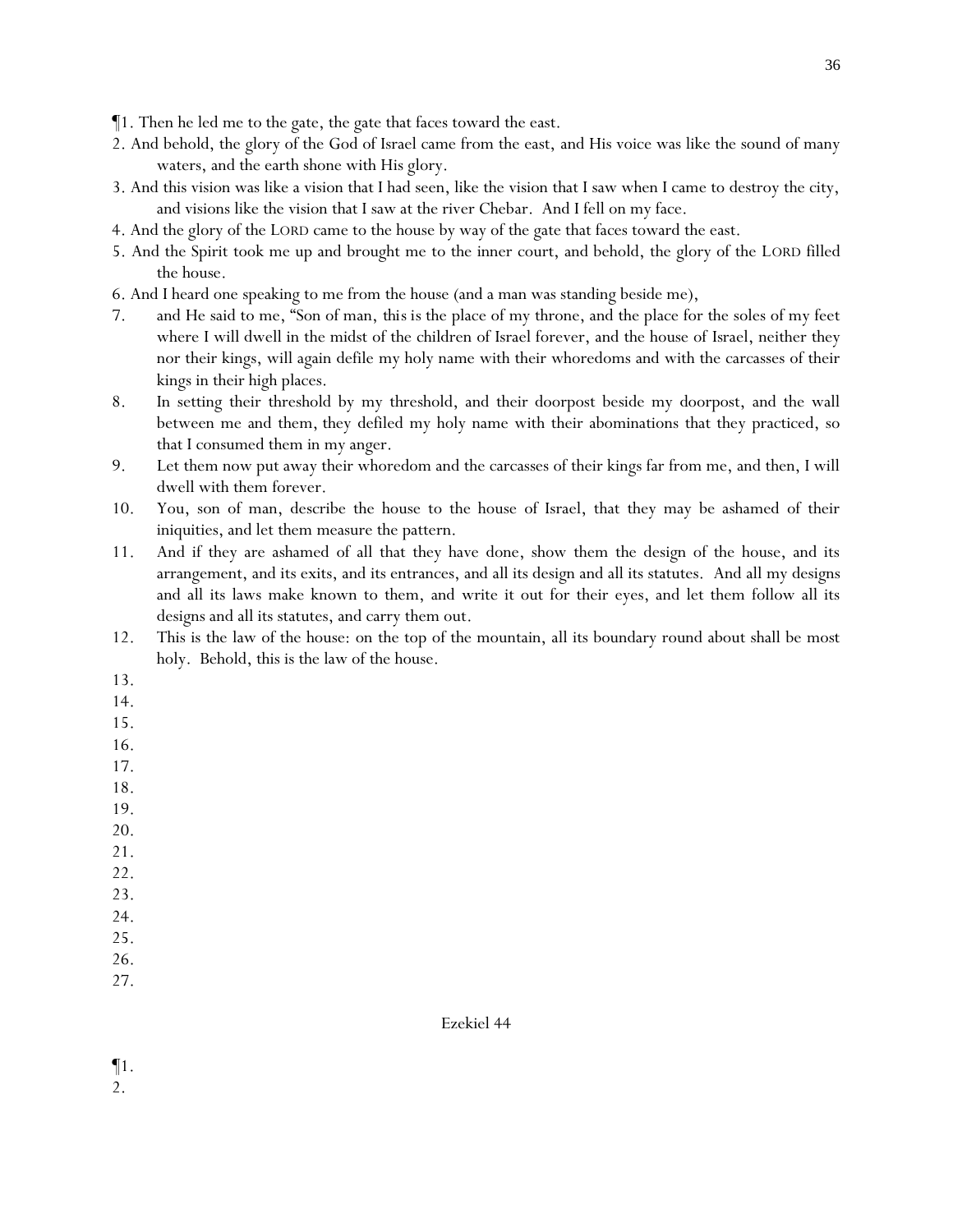3.

4.

5.

- 6. And you shall say to the rebellious house of Israel, "Thus says the Lord GOD: *Y*ou have a multitude because of all *y*our abominations, O house of Israel,
- 7. in that *y*ou bring in sons of a stranger, uncircumcised in heart and uncircumcised in flesh, to be in my sanctuary to pollute it – my house! – when *y*ou offer my bread, the fat and the blood. Yea, they violate my covenant through all *y*our abominations.
- 8.
- 9.
- 10.
- 11.
- 12.
- 13.
- 14.
- 15.
- 16.
- 17.
- 18.
- 19.
- 20.
- 21.
- 22.
- 23.
- 24.
- 25.
- 26. 27.
- 

28.

29.

30. terumah

31.

Ezekiel 45

- ¶1. terumah
- 2.
- 3.
- 4.

5.

- 6. terumah
- 7. terumah
- 8.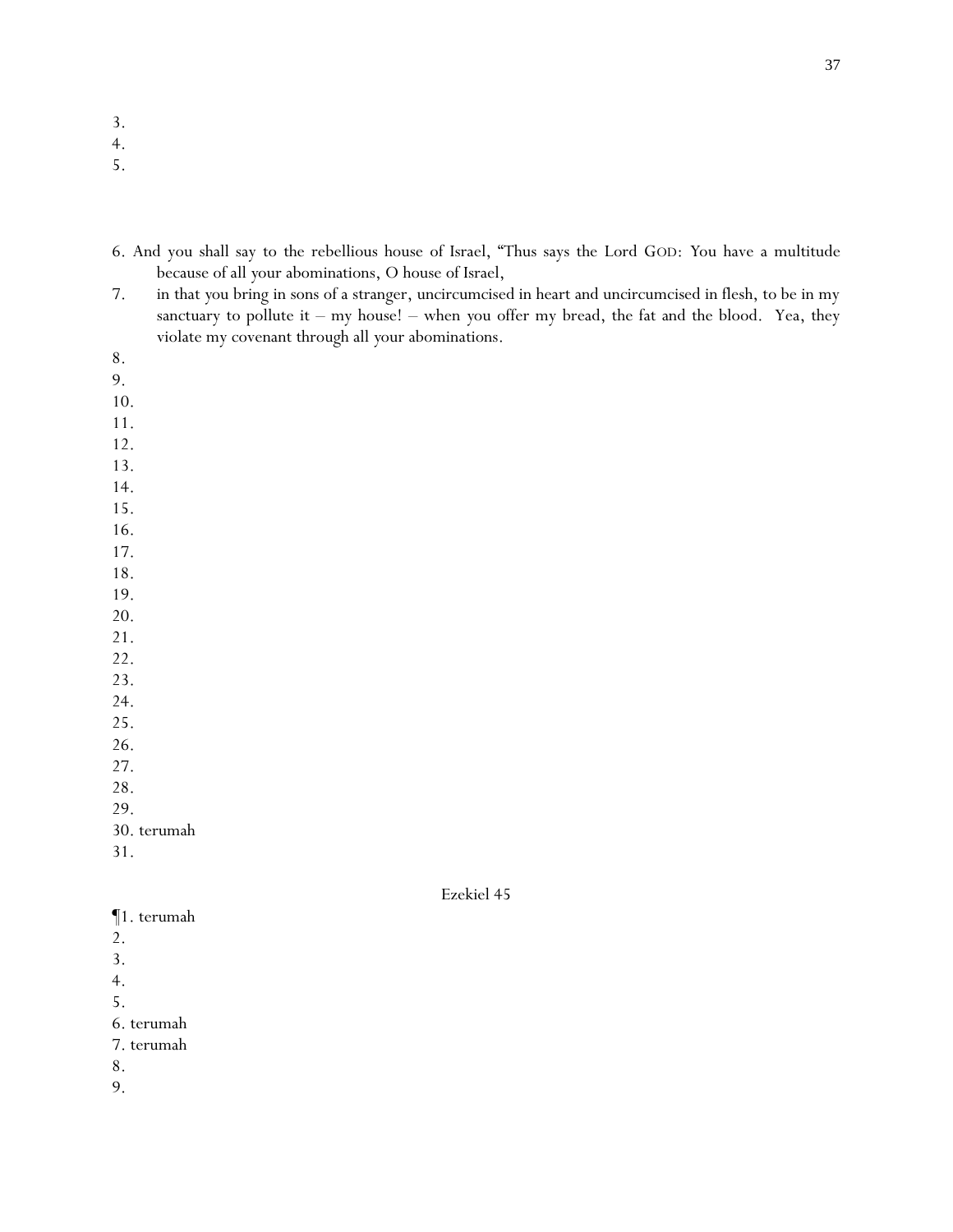10.

- 11.
- 12.
- 13. terumah
- 14.
- 15.

# 16. terumah

- 17.
- 18.
- 19.
- 20.
- 21.
- 22.
- 23.
- 24. 25.
- 

- ¶1. 2. 3. 4. 5. 6. 7. 8. 9. 10. 11. 12. 13. 14. 15. 16. 17. 18. 19. 20. 21. 22.
- 23.
- 24.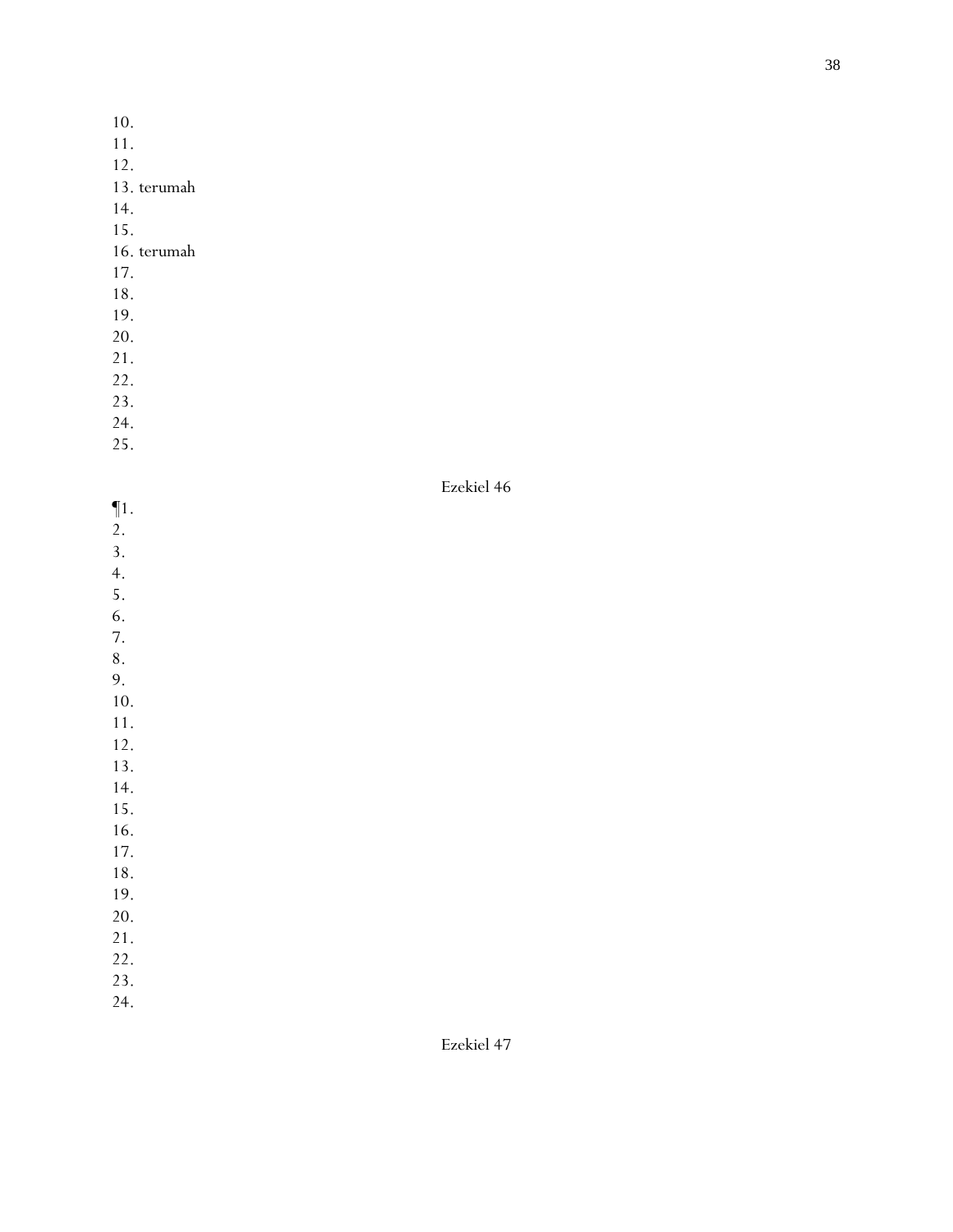- ¶1. Then he brought me back to the door of the house, and behold, from underneath the threshold of the house water was flowing out eastward (for the front of the house was eastward), and then the water went down from underneath the right side of the house, from the south side, toward the altar.
- 2. And he brought me out by way of the north gate, and he led me around the road outside to the outer gate, the road that faces east, and behold, water was trickling from the right side.
- 3. Then going on eastward, the man with the line in his hand measured one thousand cubits. And he had me to pass through the water; the waters were ankle-deep.
- 4. Then he measured *another* thousand, and he had me to pass through the water; the water was knee-deep. And he measured *another* thousand, and he had me to pass through waters waist-deep.
- 5. And he measured *another* thousand, *and it was* a river that I was not able to pass through, for the water had risen and become waters for swimming, a river that could not be crossed.
- 6. And he said to me, "Son of man, do you see?" Then he led me and brought me back to the bank of the river.
- 7. And when he had brought me back, then behold, on the bank of the river were very many trees, on this side and that.
- 8. And he said to me, "These waters are going out toward the eastern region, and they descend to the Arabah, and then they will enter the sea when they have been brought forth to the sea, and *its* waters will be healed.
- 9. And it shall come to pass that every creature that swarms will live; wherever the streams go, they will live. And there will be very many fish because these waters went there, and they were healed. Everything lives where the stream goes in.
- 10. And it shall come to pass that fishermen will stand on its *shore*; from En-gedi to En-eglaim will be a place for the spreading of nets. Their fish will be of very many kinds, like the fish of the Great Sea.
- 11. Its swamps and marshes will not be healed; they are given for salt.
- 12. And on the river, on this bank and that, will grow every tree for food, whose leaf will not wither, and whose fruit will not fail. Month by month, *each tree* will bear new fruit because of the water which flows out from the sanctuary, and its fruit will be for food, and its leaves, for healing.
- 13.
- 14.
- 15.
- 16.
- 17.
- 18.
- 19.
- 20.
- 21. *Y*ou shall divide this land among *y*ourselves according to the tribes of Israel.
- 22. And it shall be that you apportion it by lot as an inheritance for *y*ourselves and for the foreigners who sojourn among *y*ou who have come and begotten children among *y*ou. And they shall be to *y*ou as native sons of Israel; they shall be apportioned an inheritance with you, among the tribes of Israel.
- 23. And it shall be that within the tribe in which the sojourner sojourns, there shall you assign his inheritance, says the Lord GOD.

- ¶1.
- 2.
- 3.